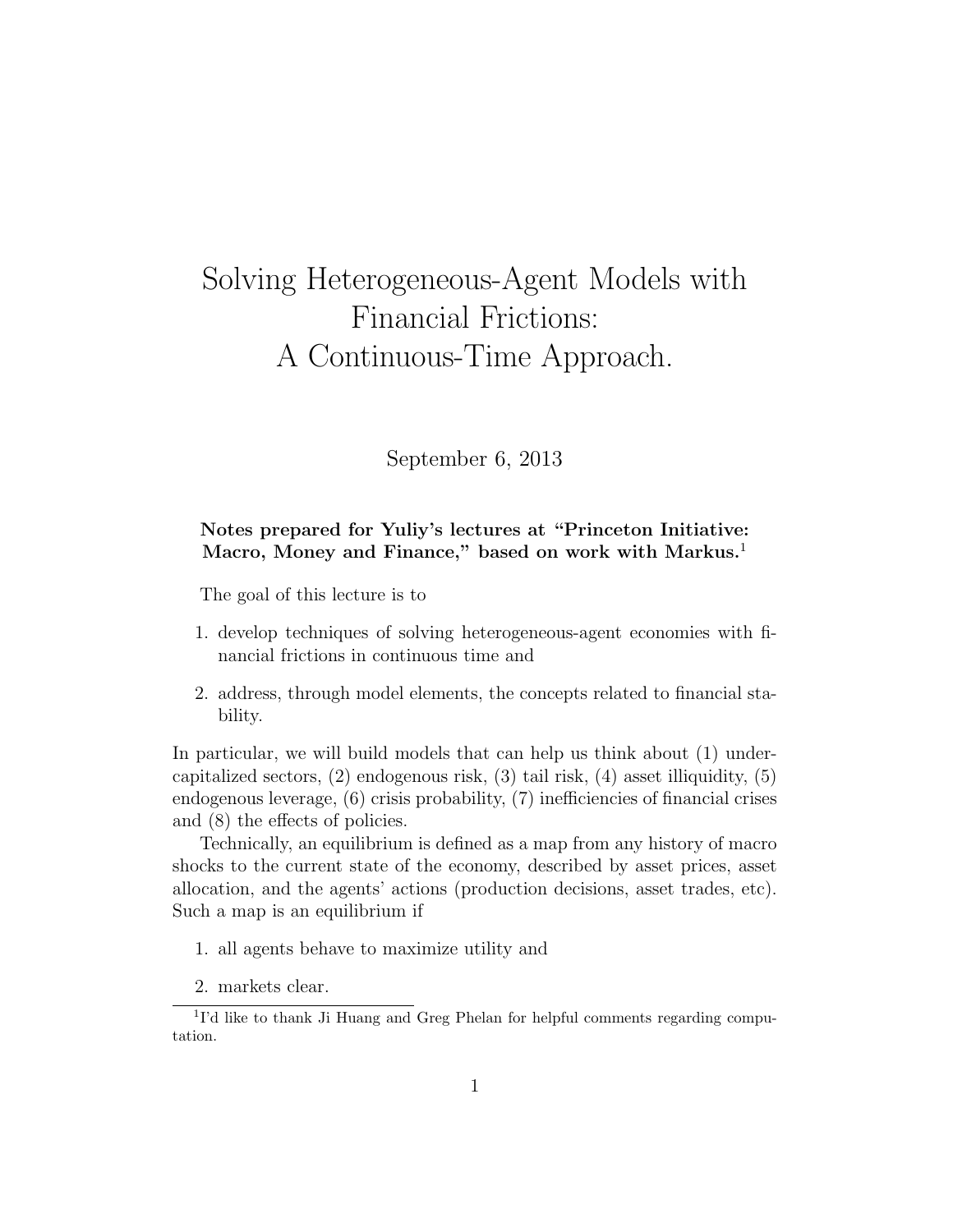The technical goal of this lecture is to translate these two sets of conditions into an equilibrium characterization.

Conceptually, we will replicate two important results from the linearized versions of classic models of Bernanke, Gertler and Gilchrist (1999) and Kiyotaki and Moore  $(1997)$ , that  $(1)$  temporary macro shocks can have a *per*sistent effect on economic activity by making borrowers "undercapitalized" and  $(2)$  price movements *amplify* shocks. We will also be able to take advantage of the tractability that continuous time offers and study a host of new properties of fully solved equilibria. In particular, we will observe that:

- 1. Endogenous risk is not the same at all times: it stays hidden in normal times, but it materializes in crisis times. Thus, the dynamics of an economy with financial frictions are highly nonlinear. Endogenous risk is tail risk. Endogenous risk depends on the illiquidity of assets, and it affects the severity of crises.
- 2. The leverage of borrowers, who may become undercapitalized, is endogenous. It responds to the magnitude of fundamental (exogenous) macro shocks and the level of financial innovations that enable better risk management. Leverage responds to a much lesser extent to the presence of endogenous tail risk. Equilibrium leverage in normal times is a key determinant of the probability of crises.

Below, I start first with a particularly simple model to illustrate how equilibrium conditions - utility maximization and market clearing - translate into an equilibrium characterization. This simple model trivializes most of the issues we are after, e.g. the model has no price effects or endogenous risk. We do get some interesting takeaways, such as that risk premia spike up in crises.

After establishing the conceptual framework for what an equilibrium is, we move on to tackle more complex models.

## A Simple Model.

This model is borrowed from Basak and Cuoco (1998). The economy has a risky asset in positive net supply, and a risk-free asset in zero net supply. There are two types of agents - experts and households. Only experts can hold the risky asset - households can only lend to experts at the risk-free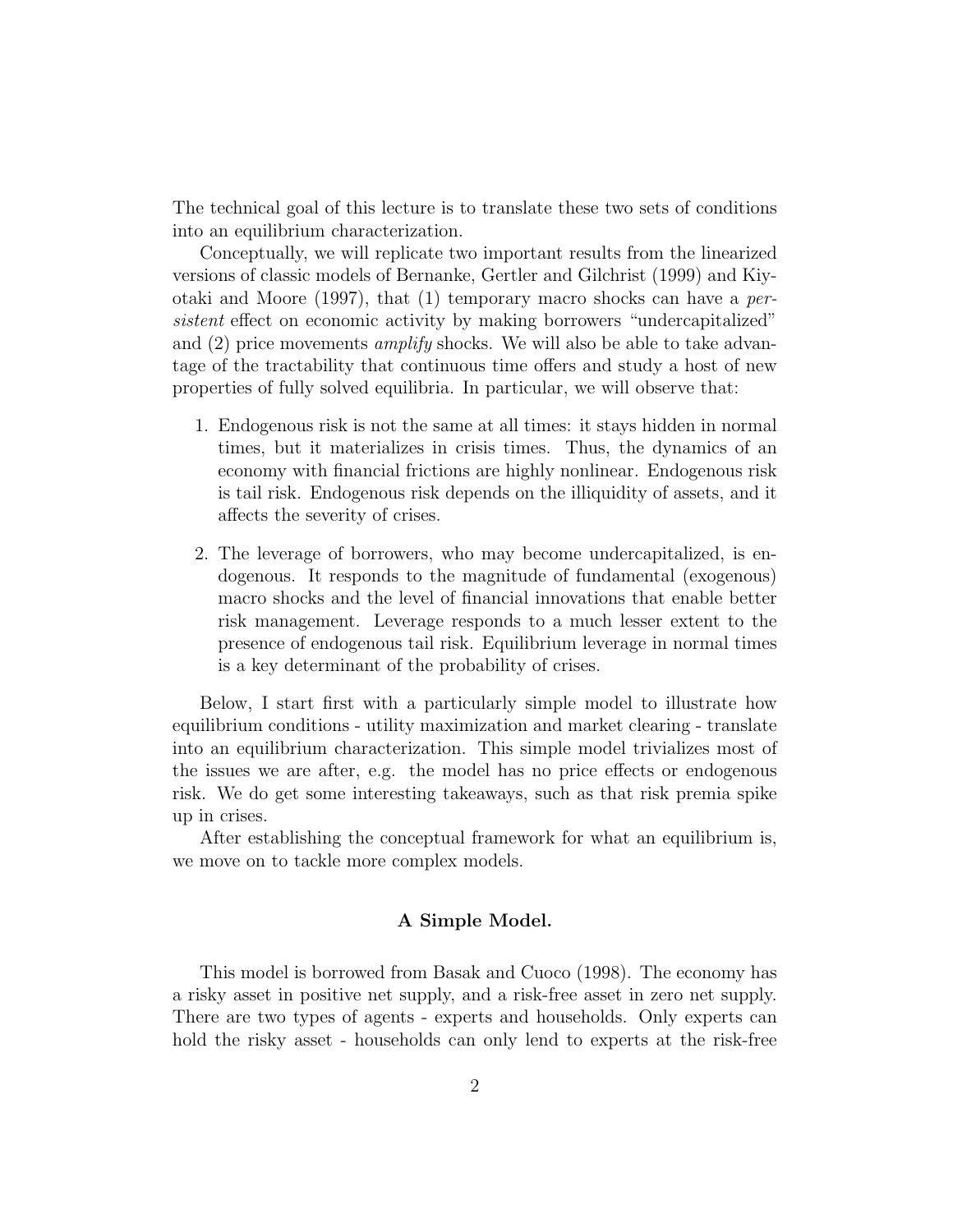rate  $r_t$ , determined endogenously in equilibrium. The friction is that experts can finance their holdings of the risky asset only through debt - by selling short the risk-free asset to households. That is, experts cannot issue equity. We assume that all agents are small and behave as price-takers. That is, unlike in market microstructure models with noise traders, agents have no price impact.

In the aggregate, the risky asset pays dividend

$$
\frac{dD_t}{D_t} = g \, dt + \sigma \, dZ_t,
$$

where  $q$  is the dividend growth rate, and  $Z$  is a standard Brownian motion. The price of the risky asset is also determined endogenously, and  $q_t$ denotes the price-to-dividend ratio. Thus, the aggregate value of all assets in the economy is  $q_t D_t$ . If  $N_t$  is the aggregate net worth of experts, then the aggregate net worth of households is  $q_t D_t - N_t$ .

For tractability, all agents are assumed to have logarithmic utility with discount rate  $\rho$ , of the form

$$
E\left[\int_0^\infty e^{-\rho t} \log c_t \, dt\right],
$$

where  $c_t$  is consumption at time t. Logarithmic utility has two convenient properties, which help reduce the number of equations that characterize equilibrium. First, for agents with log utility

$$
consumption = \rho \cdot net worth \tag{1}
$$

That is, they always consume a fixed fraction of wealth regardless of the riskfree rate or risky investment opportunities. Second, the allocation of wealth between the risky and the risk-free asset is characterized by the equation

volatility of wealth = Sharpe ratio of risky investment, 
$$
(2)
$$

where the volatility of wealth is measured in percent.<sup>2</sup>

We use equations (1) and (2) to formalize equilibrium conditions, and characterize equilibrium.

<sup>&</sup>lt;sup>2</sup>For example, if the annual volatility of S&P 500 is 15% and the risk premium is 3% (so that the Sharpe ratio is  $3\%/15\% = 0.2$ , then a log utility agent wants to hold a portfolio with volatility  $0.2 = 20\%$ . This corresponds to a weight of 1.33 on S&P 500, and -0.33 on the risk-free asset.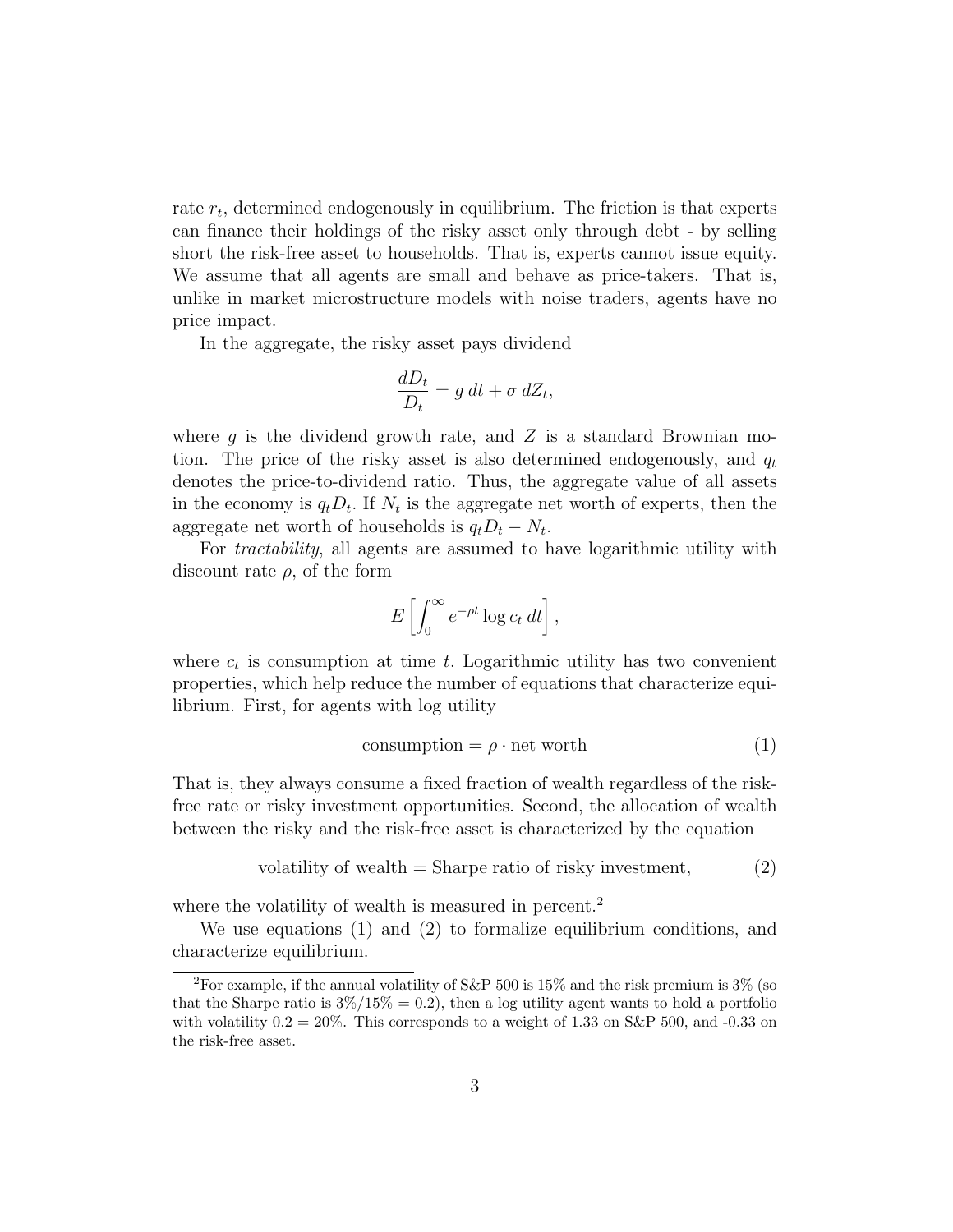Definition. Given an initial allocation, an equilibrium is a map from histories of macro shocks  $\{Z_s, s \leq t\}$  to the price of capital  $q_t$ , risk-free rate  $r_t$ , as well as asset holdings and consumption choices of all agents, such that

- 1. agents choose consumption and portfolio allocation to maximize utility
- 2. and markets clear

To find an equilibrium, we need to write down equations that processes  $q_t$ ,  $r_t$ , etc. have to satisfy, and from those, characterize how these processes evolve with the realizations of shocks Z. Usually, it is convenient to express this relationship using a state variable, which describes the distribution of wealth. A good state variable to use is the fraction of wealth owned by the experts,

$$
\eta_t = \frac{N_t}{q_t D_t},
$$

which takes values between 0 and 1. When  $\eta_t$  drops, experts become more constrained, and so small values of  $\eta_t$  correspond to a crisis regime.

So, how can we solve for the equilibrium?

In two steps!

First, we use the equilibrium conditions, i.e. utility maximization and market clearing, to write down equations that  $q_t$  and  $r_t$  need to satisfy. In this simple model, we will be able to express the function  $q(\eta_t)$  and  $r(\eta_t)$  in closed form. Second, we need to derive the law of motion of  $\eta_t$ , as a function of the history of macro shocks  $\{Z_s, s \leq t\}$ . After these two steps, we'll know how macro shocks map to  $\eta_t$ , and how  $\eta_t$  maps to  $q_t$  and  $r_t$ .

Step 1: The Equilibrium Conditions. First, from condition (1), the aggregate consumption of all agents is  $\rho q_t D_t$ , and aggregate output is  $D_t$ . From the clearing of the consumption goods market, these must be equal, and so

$$
q_t = \frac{1}{\rho}.\tag{3}
$$

Of the total output, experts consume  $\rho N_t = \eta_t D_t$  and households,  $(1 - \eta_t) D_t$ .

Second, we can use condition (2) for experts to figure out the equilibrium risk-free rate. We obtain the Sharpe ratio of risky investments from the returns on risky and risk-free assets. We obtain the volatility of the experts'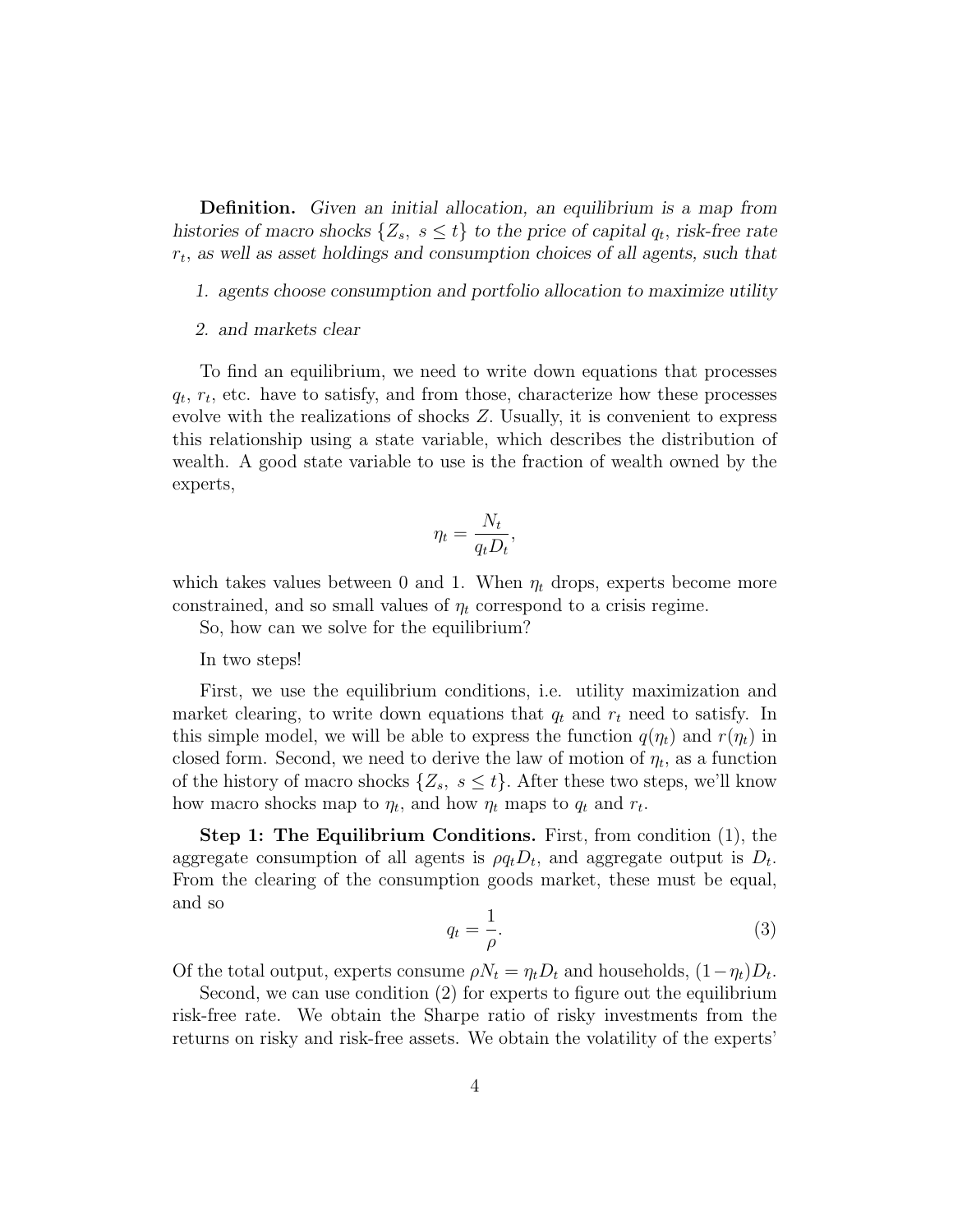wealth from their balance sheets. Then we use equation (2) to get the riskfree rate.

Because  $q_t$  is constant, the risky asset earns the return of

$$
dr_t^D = \underbrace{1/q_t \, dt}_{\rho, \text{ dividend yield}} + \underbrace{g \, dt + \sigma \, dZ_t}_{\text{capital gains rate}},
$$

and the risk-free asset earns  $r_t$  so the Sharpe ratio of risky investment is

$$
\frac{\rho+g-r_t}{\sigma}.
$$

Because experts must hold all the risky assets in the economy, with value  $q_t D_t$  (households cannot hold them), and absorb risk through net worth  $N_t$ , the volatility of their net worth is

$$
\frac{q_t D_t}{N_t} \sigma = \frac{\sigma}{\eta_t}.
$$

Using  $(2)$ ,

$$
\frac{\sigma}{\eta_t} = \frac{\rho + g - r_t}{\sigma} \quad \Rightarrow \quad r_t = \rho + g - \frac{\sigma^2}{\eta_t}.\tag{4}
$$

Step 2: The Law of Motion of  $\eta_t$ . To finish deriving the equilibrium, we need to describe how shocks Z affect the state variable  $\eta_t = N_t/(q_t D_t)$ . To do this, we write down the laws of motion of  $N_t$  and  $q_tD_t$  separately, and then use Ito's lemma to derive the law of motion of  $\eta_t$ . We have,

$$
dN_t = \underbrace{q_t D_t dr_t^D}_{\text{risky investment}} + \underbrace{(N_t - q_t D_t) r_t dt}_{\text{risk-free investment}} - \underbrace{\rho N_t dt}_{\text{consumption}}, \tag{5}
$$

$$
dD_t = gD_t dt + \sigma D_t dZ_t \quad \Rightarrow \quad d\frac{1}{q_t D_t} = (-g + \sigma^2) \frac{1}{q_t D_t} dt - \sigma \frac{1}{q_t D_t} dZ_t. \tag{6}
$$

and so

$$
d\eta_t = \frac{1}{q_t D_t} dN_t + N_t d\left(\frac{1}{q_t D_t}\right) + \text{Cov}\left(N_t, \frac{1}{q_t D_t}\right) = \frac{(1 - \eta_t)^2}{\eta_t} \sigma^2 dt + (1 - \eta_t) \sigma dZ_t.
$$
\n(7)

**Observations.** Variable  $\eta_t$  fluctuates with macro shocks - a positive shock increases the relative wealth of experts, because experts are levered.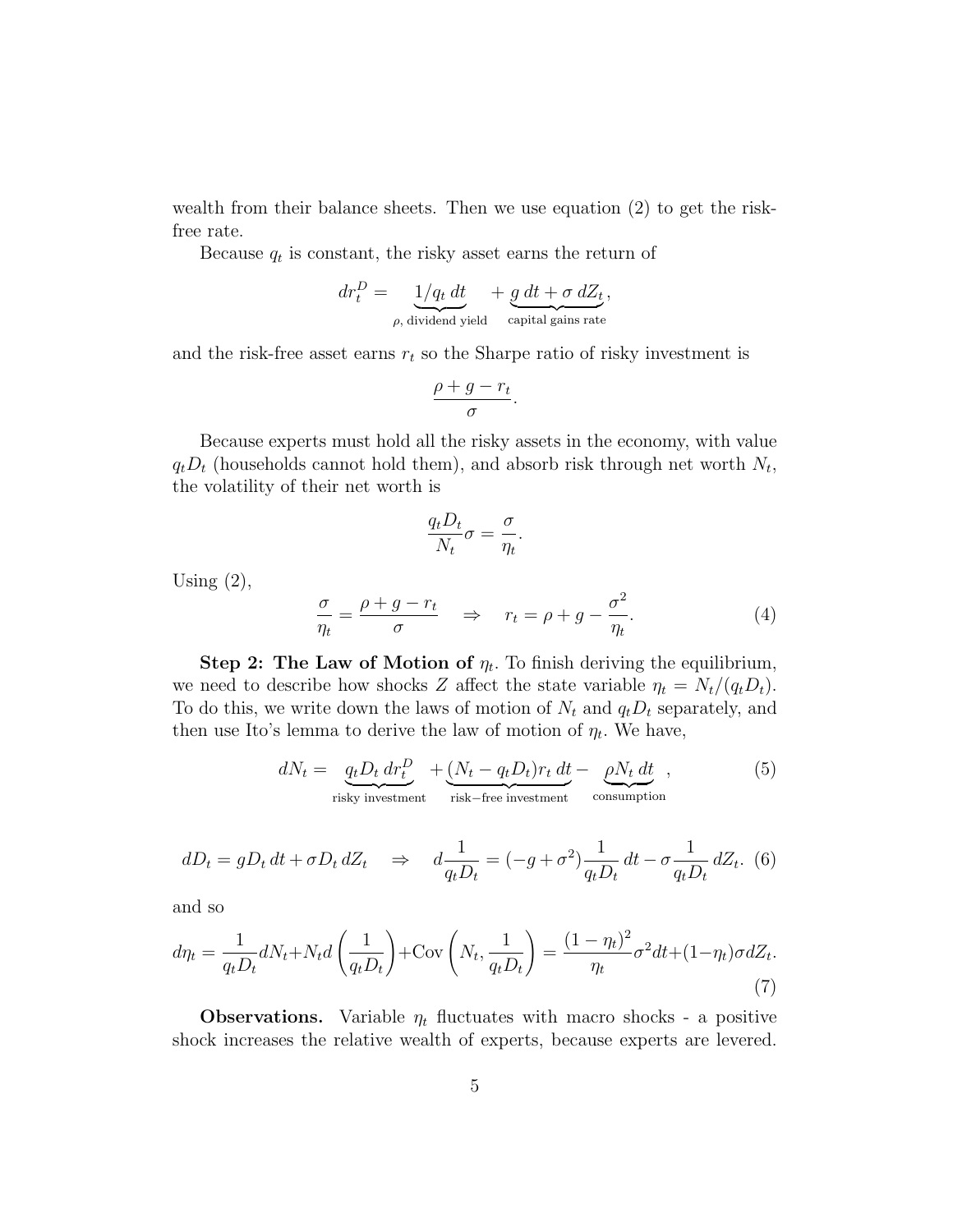A negative shock erodes  $\eta_t$ , and experts require a higher risk premium to hold risky assets. Experts are convinced to keep holding risky assets by the increasing Sharpe ratio

$$
\frac{\sigma}{\eta_t} = \frac{\rho + g - r_t}{\sigma},
$$

which goes to  $\infty$  as  $\eta_t$  goes to 0. Strangely, in this simple model, this is achieved through the risk-free rate  $r_t = \rho + g - \sigma^2/\eta_t$  going to  $-\infty$ , rather than through depressed prices of the risky asset. Because  $q_t$  is constant, there is no endogenous risk, no amplification and no volatility effects. Therefore, the rigidity of this model, which allows for a simple solution, also eliminates any potential endogenous risk. We have to work harder to solve more flexible models, in which prices are fluctuate.<sup>3</sup>

However, now at least we have seen how equilibrium conditions can be translated into formulas that describe how the economy behaves. Next, before we move on to solve more complicated models, we discuss the techniques to capture and analyze endogenous risk, investment, general preferences and asset misallocation.

#### Returns with Investment and Endogenous Risk.

Consider a productive asset (capital) in the amount  $k_t$ , which produces gross output  $ak_t dt$  and evolves according to

$$
\frac{dk_t}{k_t} = (\Phi(\iota_t) - \delta) dt + \sigma dZ_t,
$$
\n(8)

where  $\iota_t$  is the investment rate per unit of capital and  $\Phi(\iota_t)$  is a standard investment function with adjustment costs, such that  $\Phi(0) = 0, \Phi' > 0$  and

<sup>&</sup>lt;sup>3</sup>Besides the absence of price effects, another problem with this model is that in the long run expert sector becomes so large that it overwhelms the whole economy. To see this, not that the drift of  $\eta_t$  is always positive. This feature is typical of models in which one group of agents has an advantage over another group - in this case only experts can invest in the risky asset. It is possible to prevent expert sector from becoming too large through an additional assumption. For example, Bernanke, Gertler and Gilchrist (1999) and He and Krishnamurthy (2012) assume that experts are randomly hit by idiosyncratic shocks that force them to exit. Alternatively, in Brunnermeier and Sannikov (2012), experts have a higher discount rate than households, and so a higher consumption rate prevents the expert sector from becoming too large.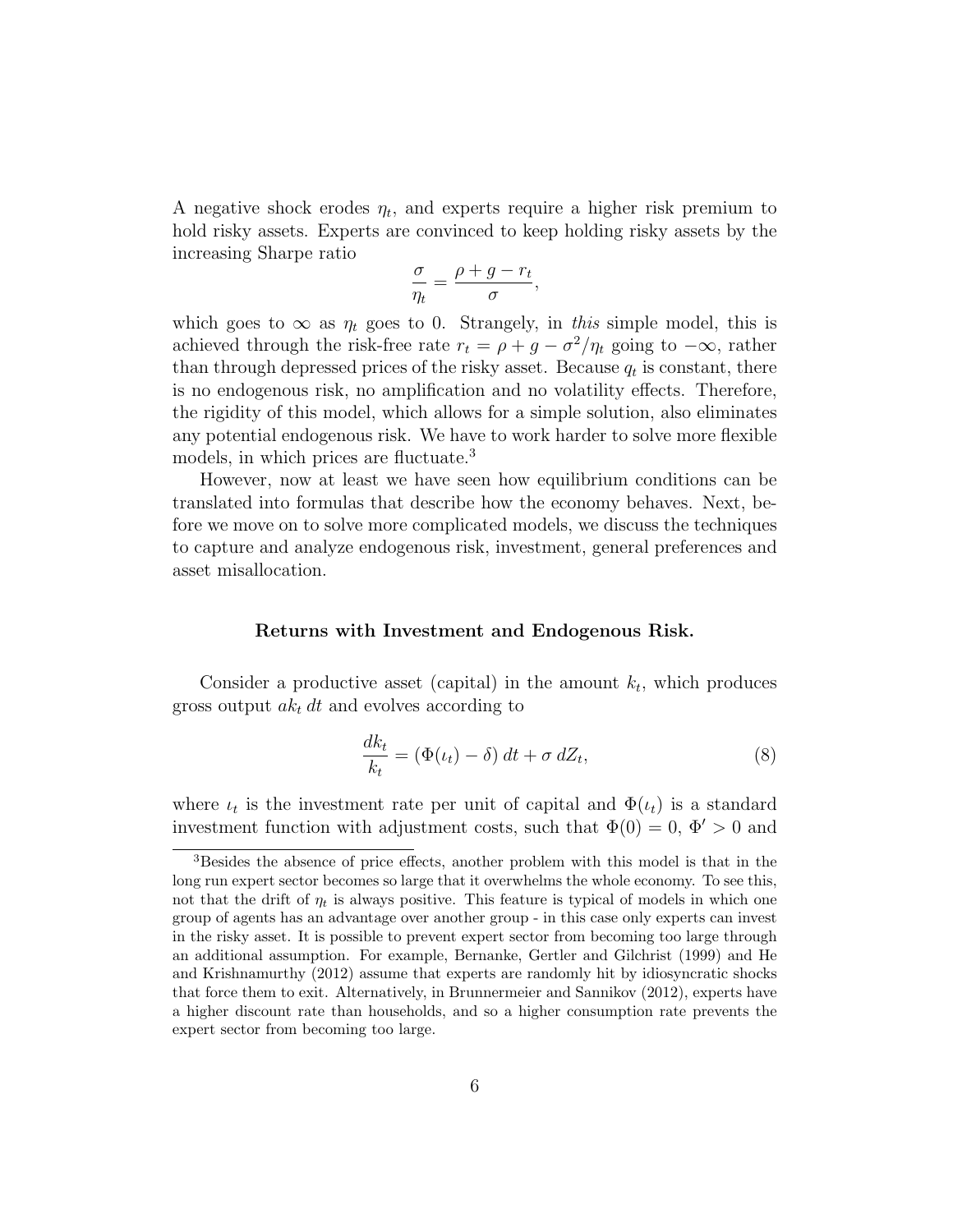$\Phi'' \leq 0$ . Thus, in the absence of investment, capital simply depreciates at rate δ. The concavity of Φ reflects decreasing returns to scale, and for negative values of  $\iota$ , corresponds to *technological illiquidity*. The marginal cost of capital depends on the rate of investment/disinvestment. Net of investment, capital generates the consumption good at the rate of  $(a - \iota_t)k_t dt$ .

Suppose that the price per unit of capital  $q_t$  follows the law of motion

$$
\frac{dq_t}{q_t} = \mu_t^q \, dt + \sigma_t^q \, dZ_t,\tag{9}
$$

which, of course, is endogenous in equilibrium. Then, using Ito's lemma, an investment in capital generates capital gains at rate

$$
\frac{d(k_t q_t)}{k_t q_t} = \left(\Phi(t_t) - \delta + \mu_t^q + \sigma \sigma_t^q\right) dt + \left(\sigma + \sigma_t^q\right) dZ_t.
$$

Then capital earns the return of

$$
dr_t^k = \underbrace{\frac{a - \iota_t}{q_t} dt}_{\text{dividend yield}} + \underbrace{(\Phi(\iota_t) - \delta + \mu_t^q + \sigma \sigma_t^q) dt + (\sigma + \sigma_t^q) dZ_t}_{\frac{d(k_t q_t)}{k_t q_t}, \text{ the capital gains rate}}.
$$
 (10)

Thus, generally a part of the risk from holding capital is fundamental,  $\sigma dZ_t$ , and a part is endogenous,  $\sigma_t^q dZ_t$ .

Note that the rate of internal investment  $u_t$  does not affect the risk of capital. The optimal investment rate that maximizes the expected return satisfies the first-order condition

$$
\Phi'(\iota_t) = \frac{1}{q_t}.
$$

#### Optimal Portfolio Choice.

Consider an agent, whose marginal utility of wealth  $\theta_t$  follows

$$
\frac{d\theta_t}{\theta_t} = \mu_t^{\theta} dt + \sigma_t^{\theta} dZ_t.
$$
 (11)

The process  $\theta_t$  can be used to price assets: for an asset with return

$$
dr_t^A = \mu_t^A dt + \sigma_t^A dZ_t,
$$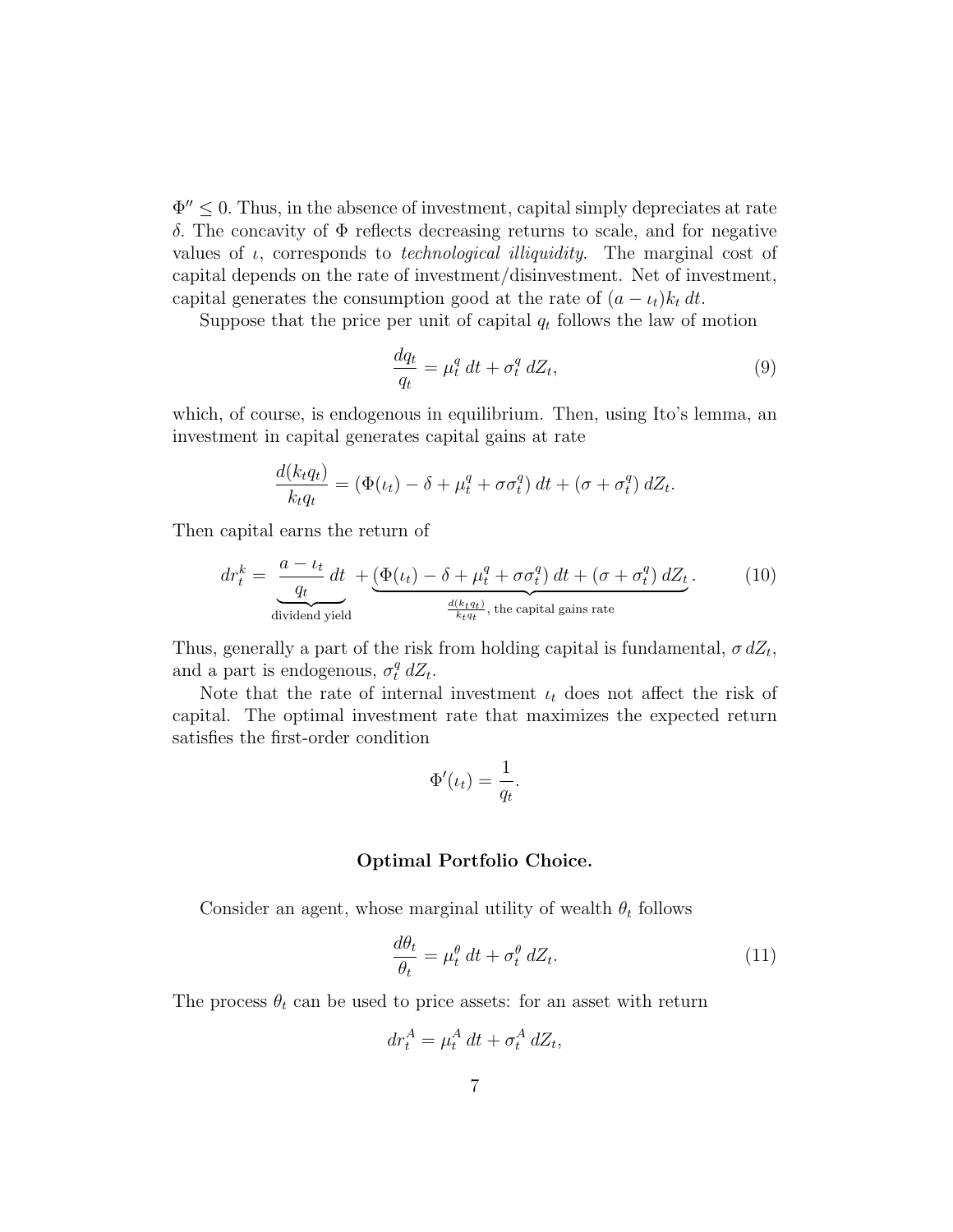the following asset-pricing relationship has to hold

$$
0 = \mu_t^{\theta} - \rho + \mu_t^A + \sigma_t^A \sigma_t^{\theta}.
$$
 (12)

This relationship ensures that if wealth  $\epsilon_t$  is invested in asset A, so that  $d\epsilon_t/\epsilon_t = dr_t^A$ , then the discounted marginal utility of incremental wealth  $\epsilon_{t+s}e^{-\rho s}\theta_{t+s}$  is a martingale. Equation (12) is important and used often in analyses of continuous-time heterogeneous-agent models.<sup>4</sup>

Example 1. Let us see how equation (2) for a log utility agent follows from a more general relationship (12). Note that the agent's marginal utility is  $\theta_t = 1/c_t$ , where consumption  $c_t$  is proportional to net worth according to (1). Therefore, if the volatility of net worth is  $\sigma_t^n$ , then  $\sigma_t^\theta = -\sigma_t^n$ . For a risky asset with return  $r_t^A$ , (12) implies

$$
0 = \mu_t^{\theta} - \rho + \mu_t^A - \sigma_t^A \sigma_t^n. \tag{13}
$$

For the risk-free asset, whose volatility is 0,

$$
0 = \mu_t^{\theta} - \rho + r_t. \tag{14}
$$

Subtracting (14) from (13), we get

$$
\mu_t^A - r_t - \sigma_t^A \sigma_t^n = 0 \quad \Rightarrow \quad \frac{\mu_t^A - r_t}{\sigma_t^A} = \sigma_t^n,
$$

where the left hand side is the Sharpe ratio, and the right hand side is the volatility of net worth.

Example 2. In general, assets can be priced from consumption of risk-averse agents. Consider an agent with CRRA utility

$$
u(c) = \frac{c^{1-\gamma}}{1-\gamma},
$$

whose consumption follows

$$
\frac{dc_t}{c_t} = \mu_t^c dt + \sigma_t^c dZ_t.
$$

Then, by Ito's lemma, marginal utility  $c^{-\gamma}$  follows

$$
\frac{d(c_t^{-\gamma})}{c_t^{-\gamma}} = \left(-\gamma\mu_t^c + \frac{\gamma(\gamma+1)}{2}(\sigma_t^c)^2\right) dt - \gamma\sigma_t^c dZ_t.
$$

 ${}^{4}$ At time t, the agent's stochastic discount factor (SDF) for payoff received at time  $t + s \geq t$  is  $e^{-\rho s}\theta_{t+s}/\theta_t$ , where  $\rho$  is the agent's discount rate. The SDF can be used to price assets, also leading to the relationship (12).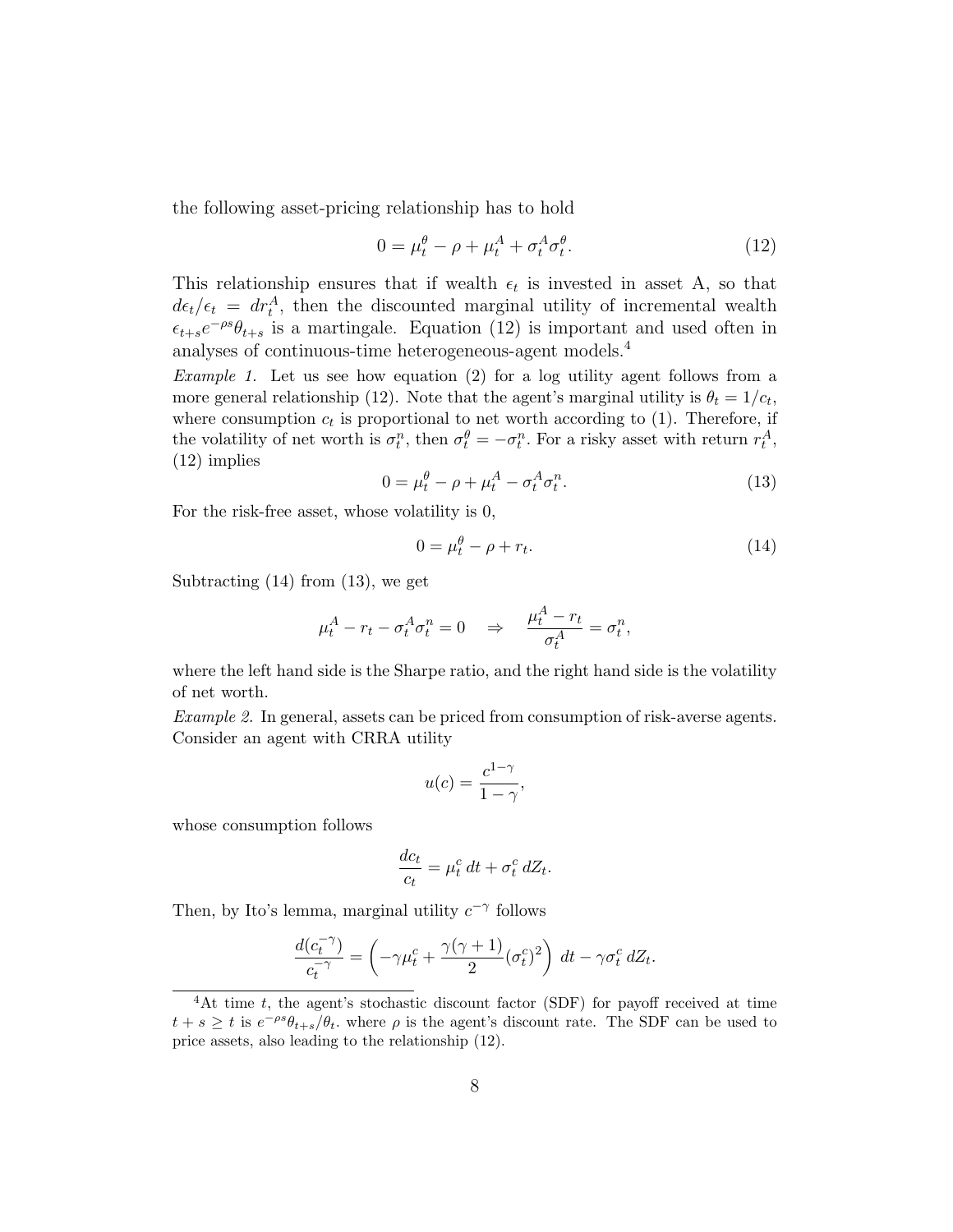Any risky investment with return  $dr_t^A$ , accessible to this agent, must satisfy the pricing equaiton

$$
0 = -\gamma \mu_t^c + \frac{\gamma(\gamma + 1)}{2} (\sigma_t^c)^2 - \rho + \mu_t^A - \gamma \sigma_t^c \sigma_t^A.
$$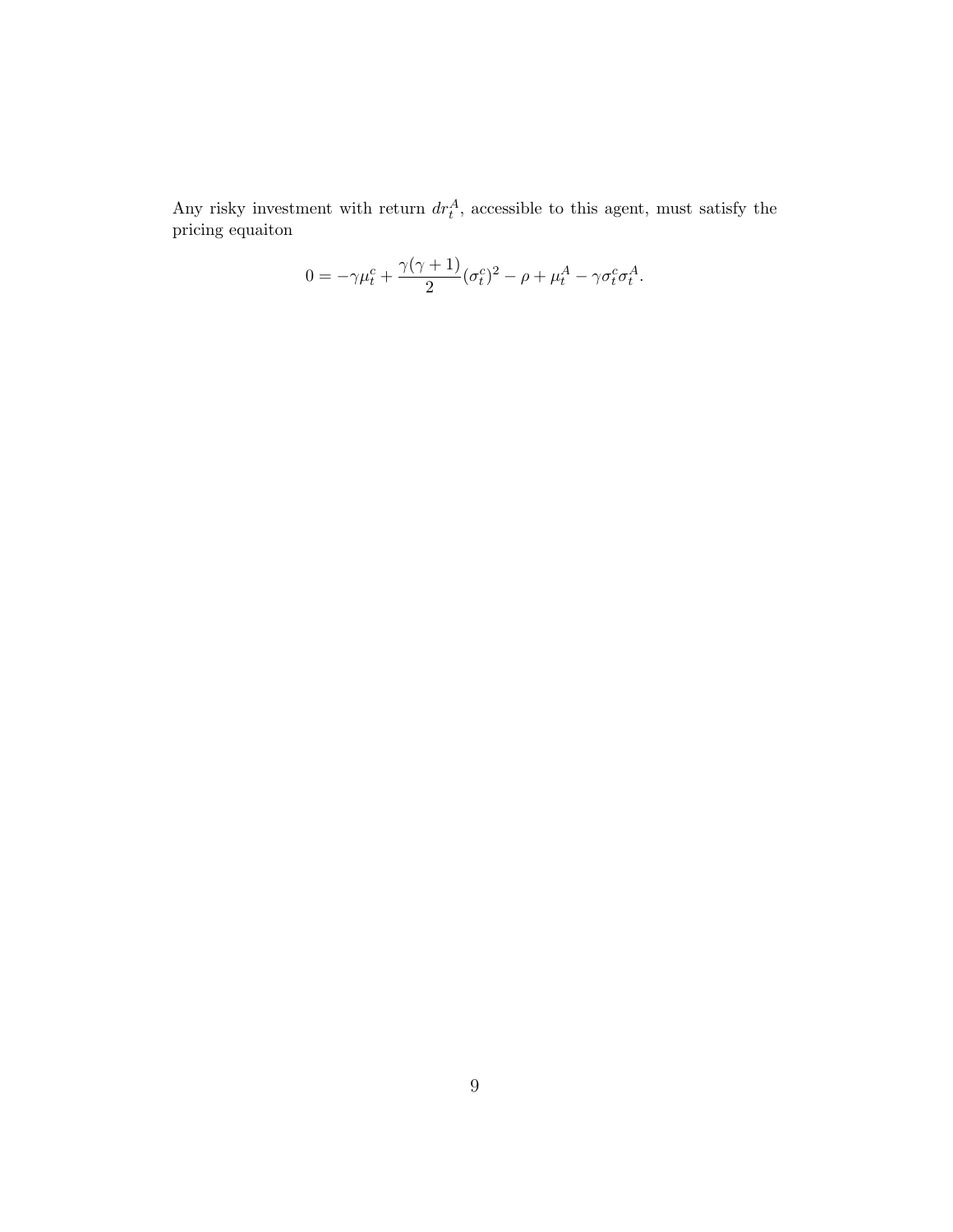## A Model with Price Effects and Instabilities.

We now illustrate how these principles can be used to solve a more complex model, which we borrow from Brunnermeier and Sannikov (2012). We will be able to get a number of important takeaways from the model:

- 1. Normal times vs. crises: Equilibrium dynamics is characterized by a relatively stable steady state, where the system spends most of the time, and a crisis regime. In the steady state, experts are adequately capitalized, and they channel excess profits to payouts. They can easily absorb usual macro shocks by adjusting payouts, and prices near the steady state are quite stable. However, an unusually long sequence of negative shocks causes experts to suffer significant losses, and pushes the equilibrium into a crisis regime. In the crisis regime, experts are undercapitalized and constrained. Shocks affect their demand for assets, feed into asset prices. This creates feedback effects, which cause high endogenous risks.
- 2. Stationary distribution: High volatility during crisis times may push the system in a depressed region, where experts' net worth is close to 0. If that happens, it takes a long time for the economy to recover. Thus, the system spends a considerable amount of time far away from the steady state. The stationary distribution is bimodal.
- 3. Endogenous risk during crises makes assets more correlated.
- 4. There is a volatility paradox, because risk-taking is endogenous. If the aggregate risk parameter  $\sigma$  becomes smaller, the economy does not become more stable. The reason is that experts allow greater leverage, and pay out profits sooner, in response to lower fundamental risk. Due to greater leverage, the economy is prone to crises even when exogenous shocks are smaller. In fact, endogenous risk during crises may actually be higher when  $\sigma$  is lower.
- 5. Financial innovations, such as securitization and derivatives hedging, that allow for more efficient risk-sharing among experts, may make the system less stable in equilibrium. The reason, again, is that risktaking is endogenous. By diversifying idiosyncratic risks, experts tend to increase leverage, amplifying systemic risks.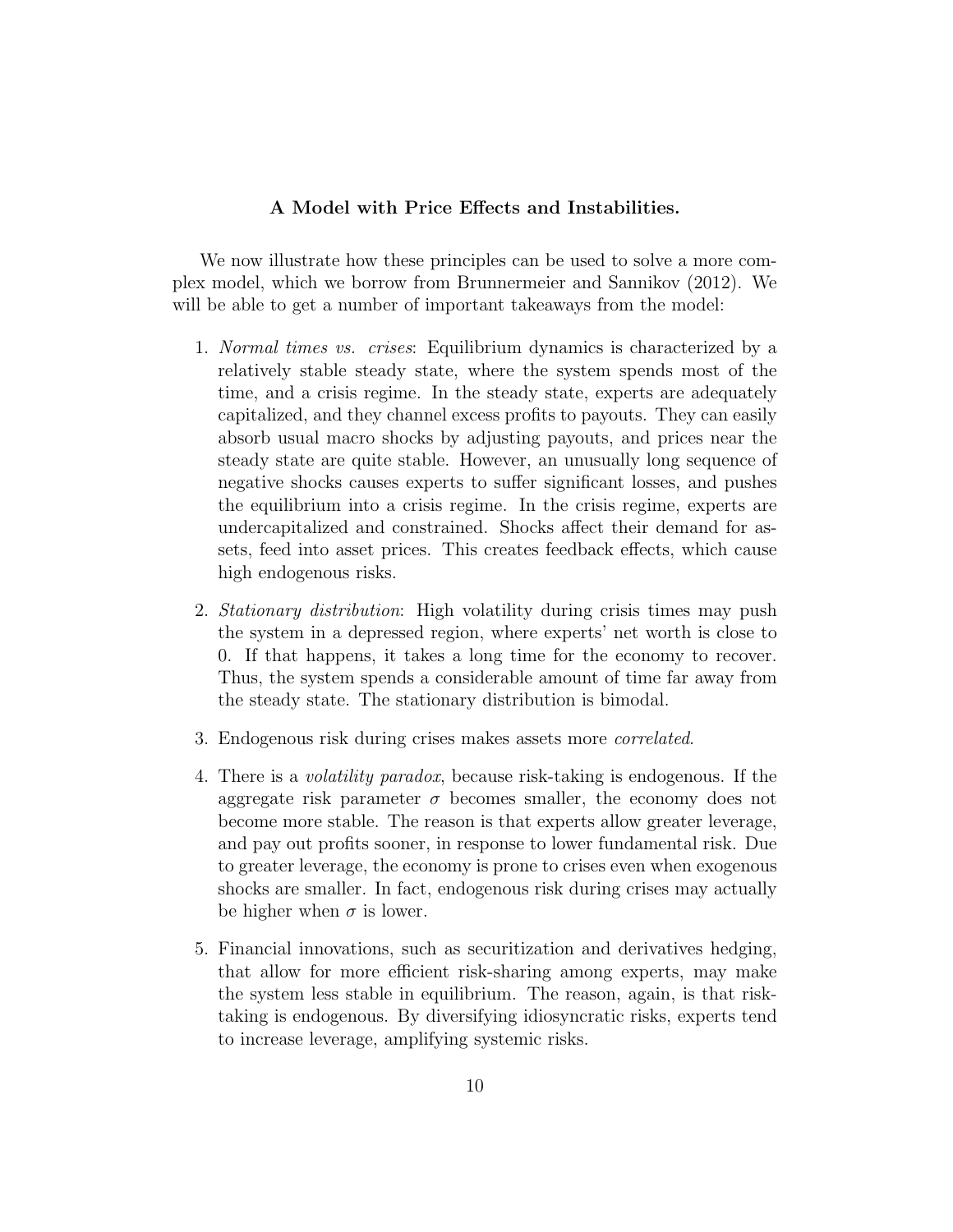In addition, we can do experiments to see how various policies affect equilibrium.

While the model is a close to those of BGG and KM, there are two key differences. First, unlike in KM and BGG, we will be able to conveniently describe equilibrium dynamics completely, not just near the steady state. In particular, we uncover the difference between dynamics in normal times and in crises.

Second, in this model the wealth distribution endogenous: i.e. agents choose capital cushions/payouts endogenously given the amount of risk in the system. In contrast, in KM the steady state is pinned down by the exogenous leverage constraint, and in BGG, by an exogenous parameter that determines the exit rate of experts. Endogenous wealth distribution delivers results such as the volatility paradox and the instability due to financial innovations.

The model is as follows. There are two types of agents - experts and households. There are two assets: capital in positive net supply, and the risk-free asset in zero net supply. The financial friction is that neither experts nor households can issue equity backed by their asset holdings - they can only borrow through risk-free debt.<sup>5</sup>

Experts are more productive at managing capital than households. The experts' production technology is characterized by (8). Capital held by households produces a lower dividend stream of  $\underline{a}k_t$  instead of  $ak_t$ , where  $a \leq a$ , and depreciates at a faster rate  $\delta \geq \delta$ . Under their management,

$$
\frac{dk_t}{k_t} = (\Phi(\iota_t) - \underline{\delta}) dt + \sigma dZ_t.
$$

Thus, households earn the return of

$$
d\underline{r}_t^k = \underbrace{\frac{a - \iota_t}{q_t}}_{\text{dividend yield}} dt + \underbrace{(\Phi(\iota_t) - \underline{\delta} + \mu_t^q + \sigma \sigma_t^q) dt + (\sigma + \sigma_t^q) dZ_t}_{\frac{d(q_t k_t)}{q_t k_t}, \text{ the capital gains rate}} \tag{15}
$$

when they manage capital.

Regarding *preferences*, we assume that both experts and households are risk-neutral, but (1) the experts' discount rate  $\rho$  is higher than that of households, r, and (2) experts cannot have negative consumption, but households

 ${}^{5}$ Brunnermeier and Sannikov (2012) allows for some equity issuance (see Appendix A), but here we restrict attention to debt only to simplify exposition.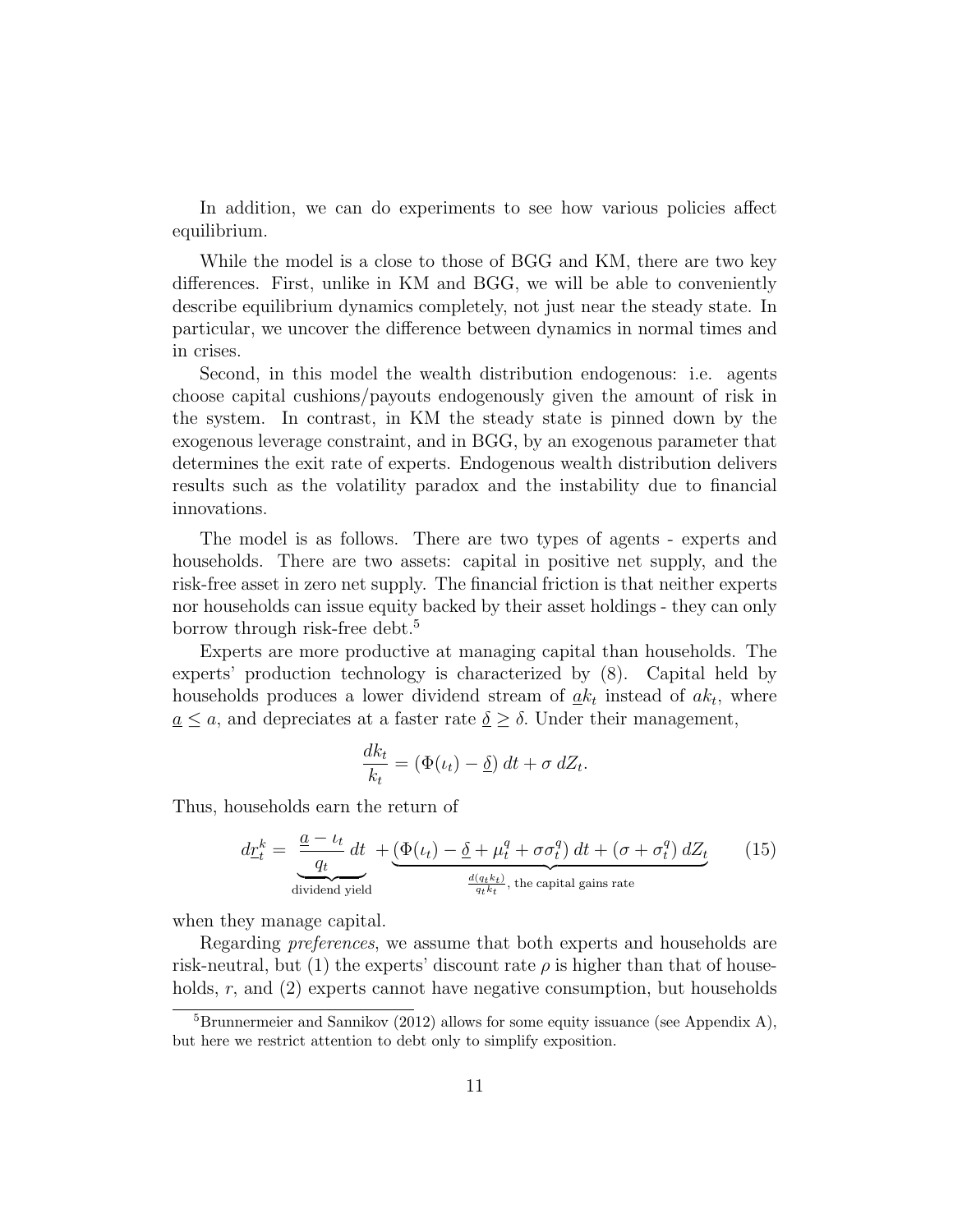can consume negatively. The second assumption simplifies analysis - it implies that households are always financially unconstrained, and that they are willing to lend and borrow arbitrary amounts at the risk-free rate of r. To summarize, experts and household maximize, respectively

$$
E\left[\int_0^\infty e^{-\rho t} d c_t\right], \ d c_t \ge 0, \text{ and } E\left[\int_0^\infty e^{-rt} d \underline{c}_t\right].
$$

We denote the fraction of capital allocated to experts by  $\psi_t \leq 1$ , and look for an equilibrium. That is, we want to characterize how any history of shocks  $\{Z_s, s \leq t\}$  maps to the price of capital  $q_t$ , asset allocation  $\psi_t$  and consumption so that (1) all agents maximize utility and (2) markets clear.

We will solve for the equilibrium in **three** steps. First, we introduce the experts' marginal utility of wealth  $\theta_t$ , and use asset pricing and market clearing conditions to write down equations that stochastic laws of motion of  $q_t$ ,  $\theta_t$  and  $\psi_t$  must satisfy. Second, we focus on the experts' balance sheets to write down the law of motion of

$$
\eta_t = \frac{N_t}{q_t K_t},
$$

fraction of wealth in the economy that belongs to experts, where  $K_t$  is the total amount of capital in the economy. Third, we look for a Markov equilibrium, and characterize equations for  $q_t$ ,  $\theta_t$  and  $\psi_t$  as functions of  $\eta_t$ . We solve these equations numerically.

Step 1: The Equilibrium Conditions. From the asset pricing equation (12), experts price the risk-free asset according to

$$
0 = \mu_t^{\theta} - \rho + r,\tag{16}
$$

and capital, with return given by (10), according to

$$
0 = \mu_t^{\theta} - \rho + \underbrace{\frac{a - \iota_t}{q_t} + \Phi(\iota_t) - \delta + \mu_t^q + \sigma \sigma_t^q + (\sigma + \sigma_t^q)\sigma_t^{\theta}}_{E[dr_t^k]/dt}.
$$
 (17)

In equilibrium, the experts' marginal utility of wealth must always satisfy  $\theta_t \geq 1$ , and experts consume only when  $\theta_t = 1$ . We will see that in equilibrium experts consume only at one point, when  $\eta_t$  reaches a critical level  $\eta^*$ .

Because households can consume both positive and negative amounts, their marginal utility of wealth is always 1. If the expected return on the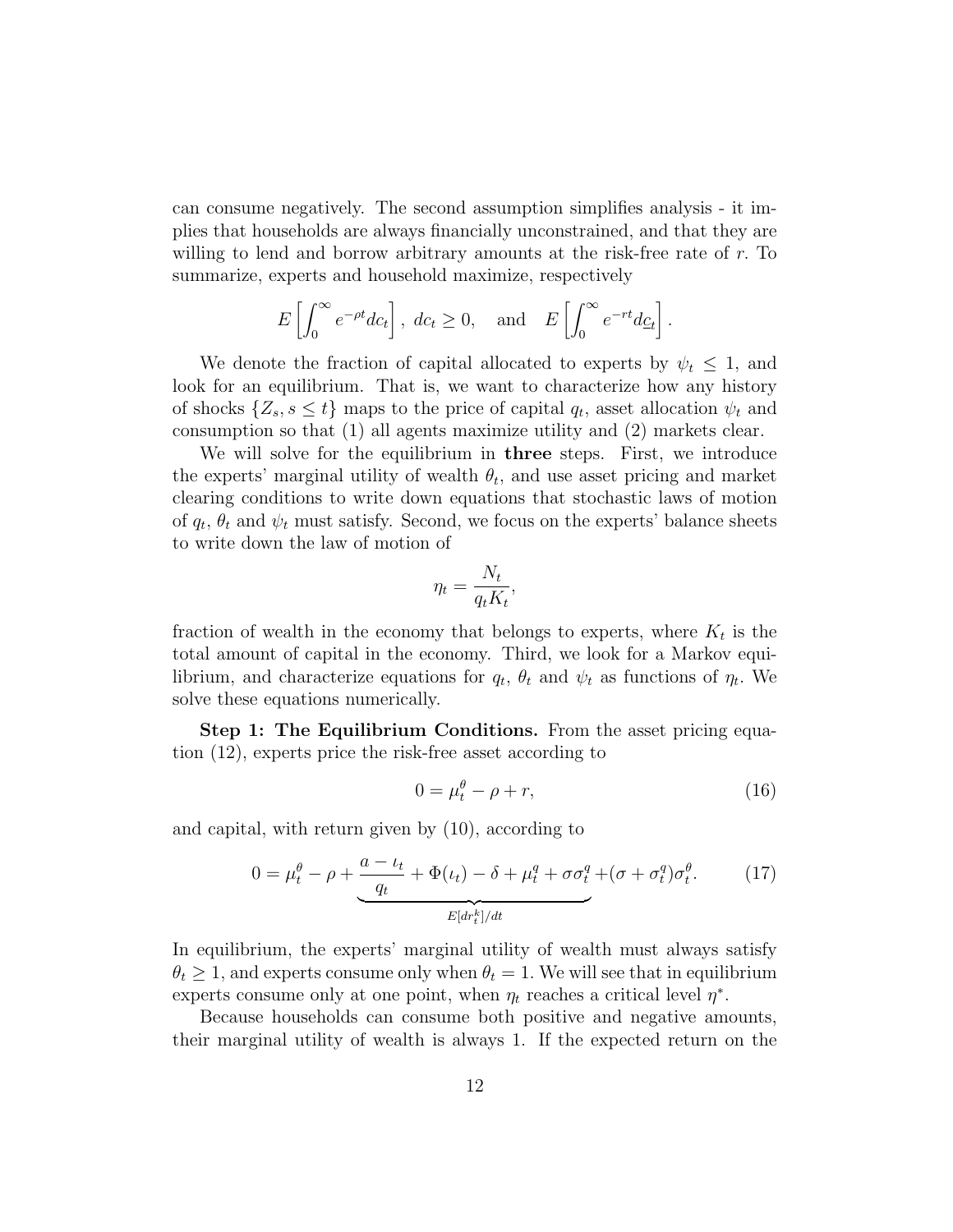risky asset is r according to  $(15)$ , households are willing to hold some of it, i.e.  $\psi_t$  can be less than 1. The expected household return from risky capital cannot exceed r (otherwise they demand an infinite amount of the risky asset, and markets will not clear), but it can be less than r if  $\psi_t = 1$ . Thus, we have

$$
\frac{a - \iota_t}{q_t} + \Phi(\iota_t) - \underline{\delta} + \mu_t^q + \sigma \sigma_t^q \le r, \quad \text{with equality if } \psi_t < 1. \tag{18}
$$

We will use three conditions (16), (17) and (18) to characterize  $q_t$ ,  $\theta_t$  and  $\psi_t$ as functions of  $\eta_t$ . Before we do that, though, we must derive an equation for the law of motion of  $\eta_t = N_t/(q_t K_t)$ .

Step 2: The Law of Motion of  $\eta_t$ . The law of motion of  $N_t$  in this model is analogous to (5) except that experts invest only wealth  $\psi_t q_t K_t$  in capital, and they consume sporadically (only when  $\theta_t = 1$ ). We have

$$
dN_t = \psi_t q_t K_t dr_t^k - (\psi_t q_t K_t - N_t) r dt - dC_t,
$$

where  $dr_t^k$  is given by (10). Furthermore,

$$
\frac{d(q_t K_t)}{q_t K_t} = \underbrace{dr_t^k - \frac{a - \iota_t}{q_t} dt}_{\text{capital gains rate}} - \underbrace{(1 - \psi_t)(\underline{\delta} - \delta) dt}_{\text{adjustment for households}} \Rightarrow
$$

$$
\frac{d(1/(q_t K_t))}{1/(q_t K_t)} = -dr_t^k + \frac{a - \iota_t}{q_t} dt + (1 - \psi_t)(\underline{\delta} - \delta) dt + (\sigma + \sigma_t^q)^2 dt.
$$

Using Ito's lemma again,

$$
d\eta_t = (dN_t)\frac{1}{q_t K_t} + N_t d\left(\frac{1}{q_t K_t}\right) + \psi_t q_t K_t (\sigma + \sigma_t^q) \frac{-1}{q_t K_t} (\sigma + \sigma_t^q) dt =
$$
  

$$
(\psi_t - \eta_t)(dr_t^k - r dt - (\sigma + \sigma_t^q)^2 dt) + \eta_t \frac{a - \iota_t}{q_t} dt + \eta_t (1 - \psi_t)(\underline{\delta} - \delta) - \eta_t d\zeta_t, \quad (19)
$$

where  $d\zeta_t = dC_t/N_t$  is the experts consumption rate.

Step 3: Converting the equilibrium conditions (16), (17) and (18) and the law of motion (19) into equations for  $q(\eta)$ ,  $\theta(\eta)$  and  $\psi(\eta)$ . This step boils down to multiple applications of Ito's lemma to convert equilibrium conditions  $(16)$ ,  $(17)$  and  $(18)$  as well as the law of motion  $(19)$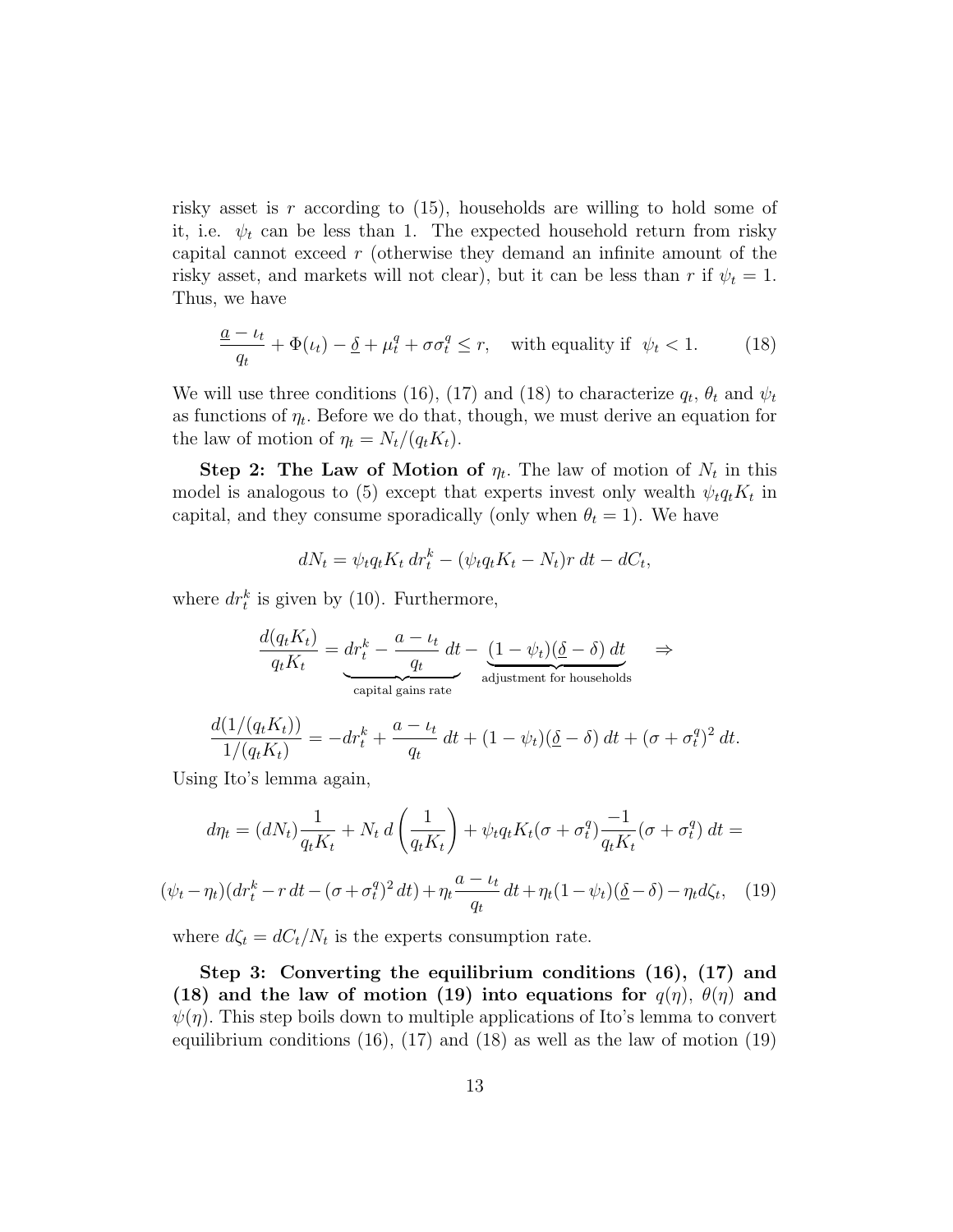into differential equations for  $q(\eta)$ ,  $\theta(\eta)$  and  $\psi(\eta)$  through multiple applications of Ito's lemma. Ito's lemma allows us to replace terms such as  $\sigma_t^q$  $_{t}^{q}, \mu_{t}^{\theta},$ etc. with expressions containing the derivatives of q and  $\theta$ .

The derivations are pretty mechanical, but somewhat lengthy. They can take a very long time, and blow into unmanageably long expressions if you do them in the wrong order. I'll show you a relatively quick, optimized derivation route.

Before that, let me give a very simple and well-known example to illustrate the gist of what we have to do.

Example 3. This example is from the well-known endogenous default model of Leland (1994). Equity holders are sitting on assets whose value follows a geometric Brownian motion

$$
\frac{dV_t}{V_t} = r \, dt + \sigma \, dZ_t \tag{20}
$$

under the risk-neutral measure. Default happens when the value of assets falls to some value of  $V_B$  (which is later endogenized). Before default, equity holders must be paying coupons to debt holders at rate  $C$ . In the event of default, equity holders abandon the assets, and debt holders receive the liquidating value of assets of  $\alpha V_B$ , where  $\alpha \in (0,1)$ .

Under the risk-neutral measure, the expected return of any security must be r. Thus, if equity  $E_t$  follows  $dE_t = \mu_t^E E_t dt + \sigma_t^E E_t dZ_t$ , then we must have<sup>6</sup>

$$
r = \mu_t^E - C/E_t. \tag{21}
$$

That is, after paying coupons equity holders must receive an expected return of r.

Suppose we would like to calculate how the value of equity  $E_t$  depends on the value of assets  $V_t$ . Then we are face a problem that is completely analogous to that of Brunnermeier and Sannikov (2012) model: We have a law of motion of the state variable  $V_t$  and a relationship (21) that the stochastic motion of  $E_t$  has to satisfy, and we would like to characterize  $E_t$  as a function of  $V_t$ .

How can we do this? Easy. Using Ito's lemma

$$
\mu_t^E E_t = r V_t E'(V_t) + \frac{1}{2} \sigma^2 V_t^2 E''(V_t),
$$

and so (21) becomes

$$
r = \frac{rVE'(V) + \frac{1}{2}\sigma^2 V^2 E''(V)}{E(V)} - \frac{C}{E(V)}.
$$
\n(22)

<sup>&</sup>lt;sup>6</sup>Unlike in Leland (1994), I assumed here that there are no taxes, so equity holders do not get any tax shield benefits by paying coupons.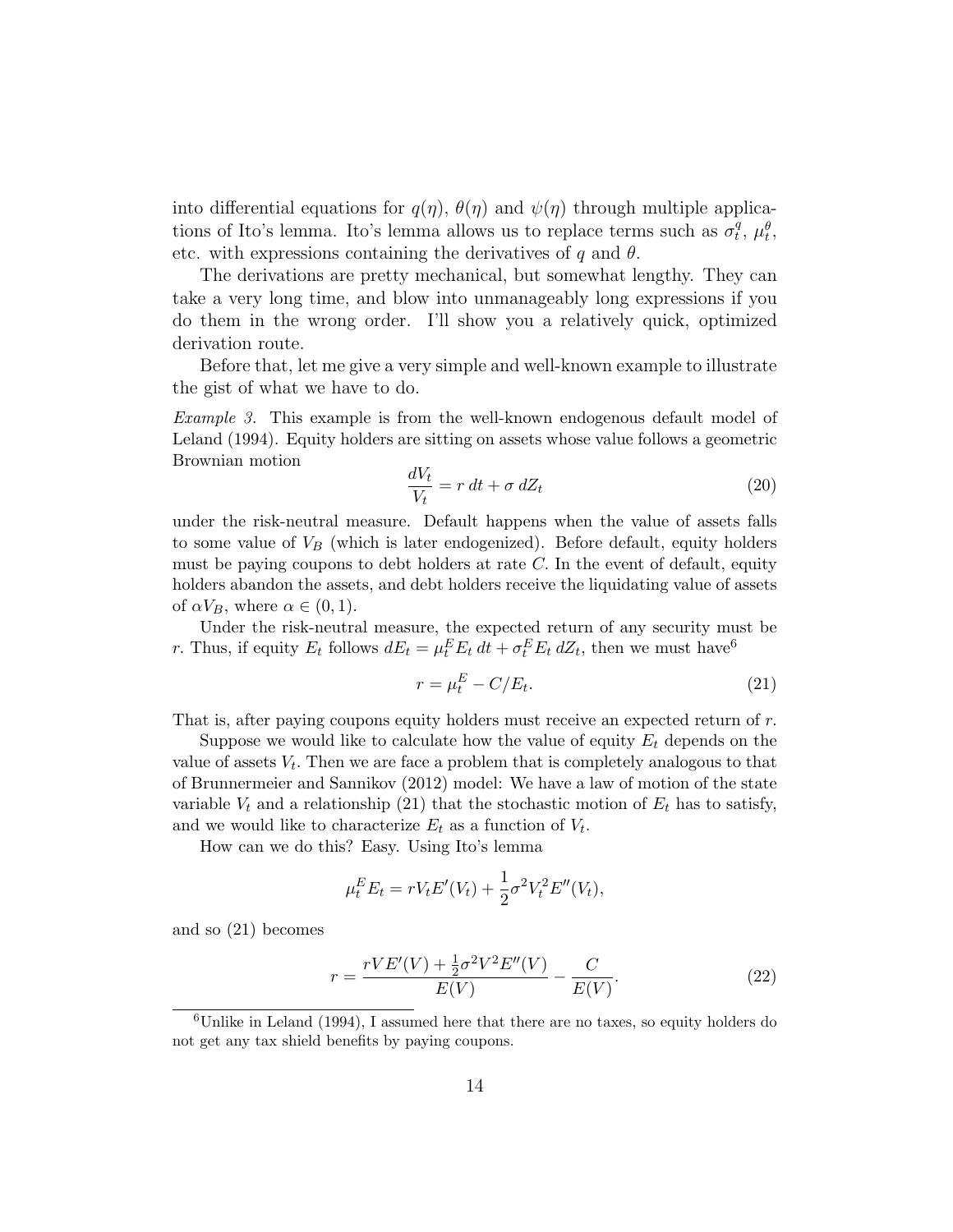If function  $E(V)$  satisfies this equation, then the process  $E_t = E(V_t)$  will satisfy (21). We are able to go from an equation like (21) to a differential equation (22) by assuming that the value of equity is a function of the value of assets.

We can solve the second-order ordinary differential equation (ODE) (22) if we have two boundary conditions. The relevant boundary conditions in the context of the Leland (1994) model are  $E(V_B) = 0$  and that  $V - E(V) \rightarrow C/r$  as  $V \rightarrow \infty$ .

Our problem is similar to that of Leland (1994): we have an equation for the stochastic law of motion of the state variable (19), as well as conditions (16), (17) and (18) that processes  $q_t$  and  $\theta_t$  must satisfy. Certainly, the equations are more complicated than those of Leland (1994), as

- we have two functions  $q(\eta)$  and  $\theta(\eta)$  whose derivatives get involved and
- the law of motion of  $\eta_t$  is endogenous (depends on  $q_t$ ,  $\theta_t$  and  $\psi_t$ )

However, the basic idea for solving these equations is the same: we must express highest-order derivatives  $q''(\eta)$  and  $\theta''(\eta)$ , as functions of lower-order derivatives  $q(\eta)$ ,  $q'(\eta)$ ,  $\theta(\eta)$ ,  $\theta'(\eta)$  as well as  $\eta_t$ . In the process, we also determine  $\psi_t$ .

To get started, let us eye-ball the equations we got. First, Ito's lemma and (19) lead to

$$
\sigma_t^q q(\eta) = q'(\eta) \underbrace{(\psi_t - \eta_t)(\sigma + \sigma_t^q)}_{\sigma_t^{\eta} \eta_t},
$$
\n(23)

which has two unknowns,  $\sigma_t^q$  and  $\psi_t$ . We can get another relationship that ties  $\sigma_t^q$  and  $\psi_t$  by following

$$
\sigma_t^{\theta} = \frac{\theta'(\eta)}{\theta(\eta)} (\psi_t - \eta_t)(\sigma + \sigma_t^q)
$$
\n(24)

likewise from Ito's lemma,

$$
\mu_t^q = r - \frac{a - \iota_t}{q_t} - \Phi(\iota_t) + \delta - \sigma \sigma_t^q - (\sigma + \sigma_t^q) \sigma_t^{\theta} \tag{25}
$$

from (17), and checking whether (18) is satisfied, i.e.

$$
HH \equiv \frac{a - \iota_t}{q_t} + \Phi(\iota_t) - \underline{\delta} + \mu_t^q + \sigma \sigma_t^q \le r \tag{26}
$$

with equality if  $\psi_t < 1$ . Therefore, we can use these equations to solve for  $\psi_t$ ,  $\sigma_t^q$  $t^q$ ,  $\sigma_t^{\theta}$  and  $\mu_t^{\theta}$  $_t^q$  through the following procedure.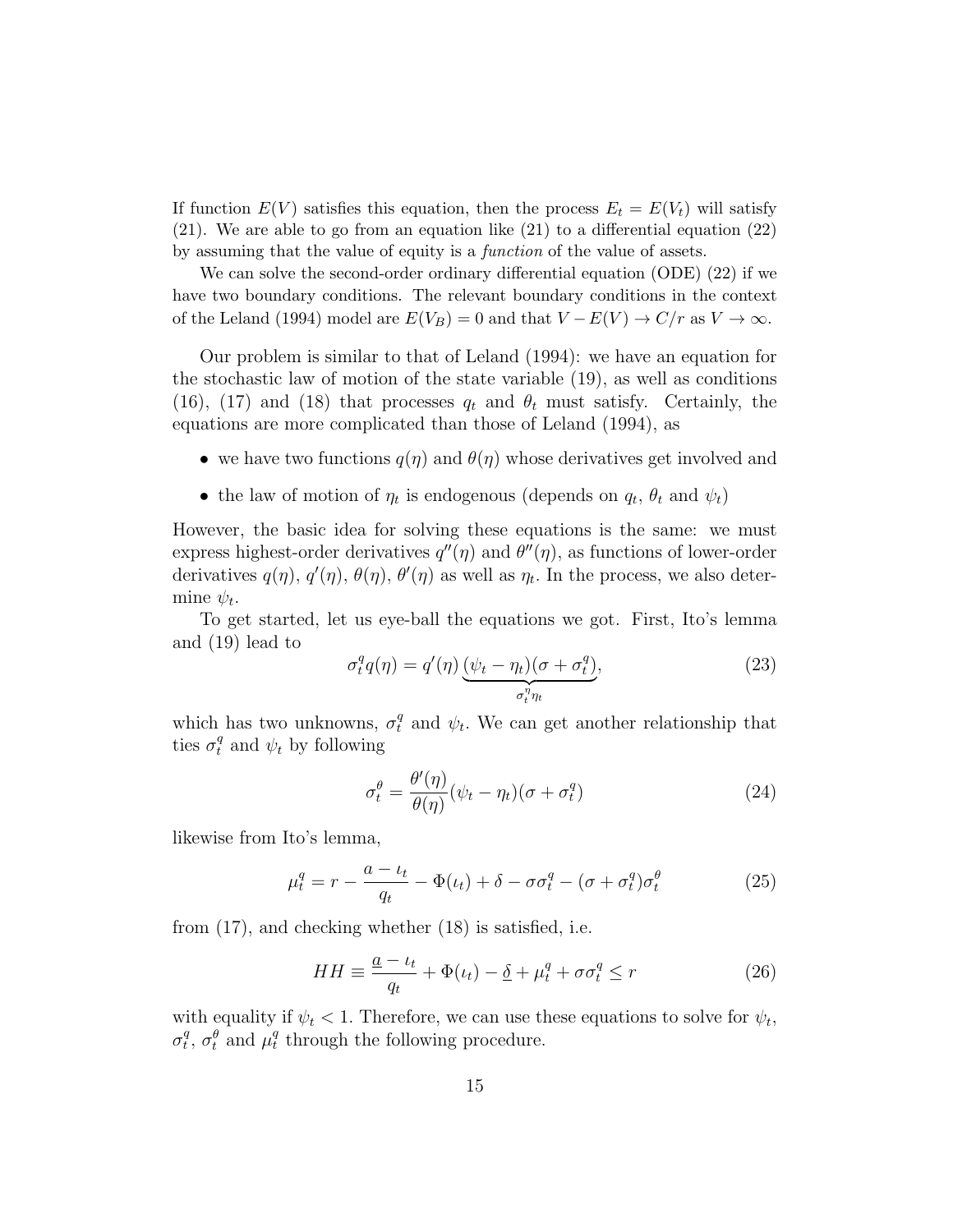**Procedure 1.** Note that the domain for  $\psi_t$  is between  $\eta_t$  (which corresponds to no expert leverage and no endogenous risk) and  $min(1, \eta +$  $q(\eta)/q'(\eta)$  (as  $\psi_t \to q(\eta)/q'(\eta)$ , endogenous risk  $\sigma_t^q$  converges to  $\infty$ ). Therefore, we guess  $\psi_L = \eta$  and  $\psi_H = \min(1, \eta + q(\eta)/q'(\eta))$  and repeat the following loop 30 times.

Guess  $\psi_t = (\psi_L + \psi_H)/2$  and using (23), compute

$$
\sigma_t^q = \frac{q'(\eta)}{q(\eta)} \frac{(\psi_t - \eta_t)\sigma}{1 - \frac{q'(\eta)}{q(\eta)}(\psi_t - \eta_t)}.
$$

Then do (24), (25) and find  $HH$  from (26). If  $HH > r$  (i.e. households want to hold more capital) lower  $\psi_t$  by setting  $\psi_H = \psi_t$ . Otherwise, set  $\psi_L = \psi_t$ . Repeat.

After finding  $\psi_t$ , it is straightforward to find  $q''(\theta)$  and  $\theta''(\eta)$  using Ito's lemma.

Procedure 2. Using (16), find

$$
\mu_t^{\theta} = \rho - r \tag{27}
$$

and using (19), compute  $\mu_t^{\eta} \eta$ , the drift of  $\eta_t$ ,<sup>7</sup>

$$
(\psi_t - \eta_t) \left( \Phi(t_t) - \delta + \mu_t^q + \sigma \sigma_t^q - r - (\sigma + \sigma_t^q)^2 \right) + \eta_t \frac{a - t_t}{q_t} + \eta_t (1 - \psi_t) (\underline{\delta} - \delta).
$$

Note that we left out the experts' consumption  $d\zeta_t$  for reasons that will become clear later.

Then using Ito's lemma,

$$
\mu_t^q q(\eta) = \mu_t^{\eta} \eta q'(\eta) + \frac{1}{2} (\sigma_t^{\eta})^2 \eta^2 q''(\eta), \quad \mu_t^{\theta} \theta(\eta) = \mu_t^{\eta} \eta \theta'(\eta) + \frac{1}{2} (\sigma_t^{\eta})^2 \eta^2 \theta''(\eta).
$$

We can use these expressions to express  $q''(\eta)$  and  $\theta''(\eta)$  as functions of what we already computed:

$$
q''(\eta) = 2\frac{\mu_t^q q(\eta) - \mu_t^{\eta} \eta q'(\eta)}{(\sigma_t^{\eta})^2 \eta^2} \quad \text{and} \quad \theta''(\eta) = 2\frac{\mu_t^{\theta} \theta(\eta) - \mu_t^{\eta} \eta \theta'(\eta)}{(\sigma_t^{\eta})^2 \eta^2}.
$$
 (28)

<sup>7</sup>A bit of algebra gives a simpler expression

$$
\mu_t^{\eta} \eta = -(\psi_t - \eta_t)(\sigma + \sigma_t^q)(\sigma + \sigma_t^q + \sigma_t^q) + \eta_t \left( \frac{a - \iota_t}{q_t} + (1 - \psi_t)(\underline{\delta} - \delta) \right).
$$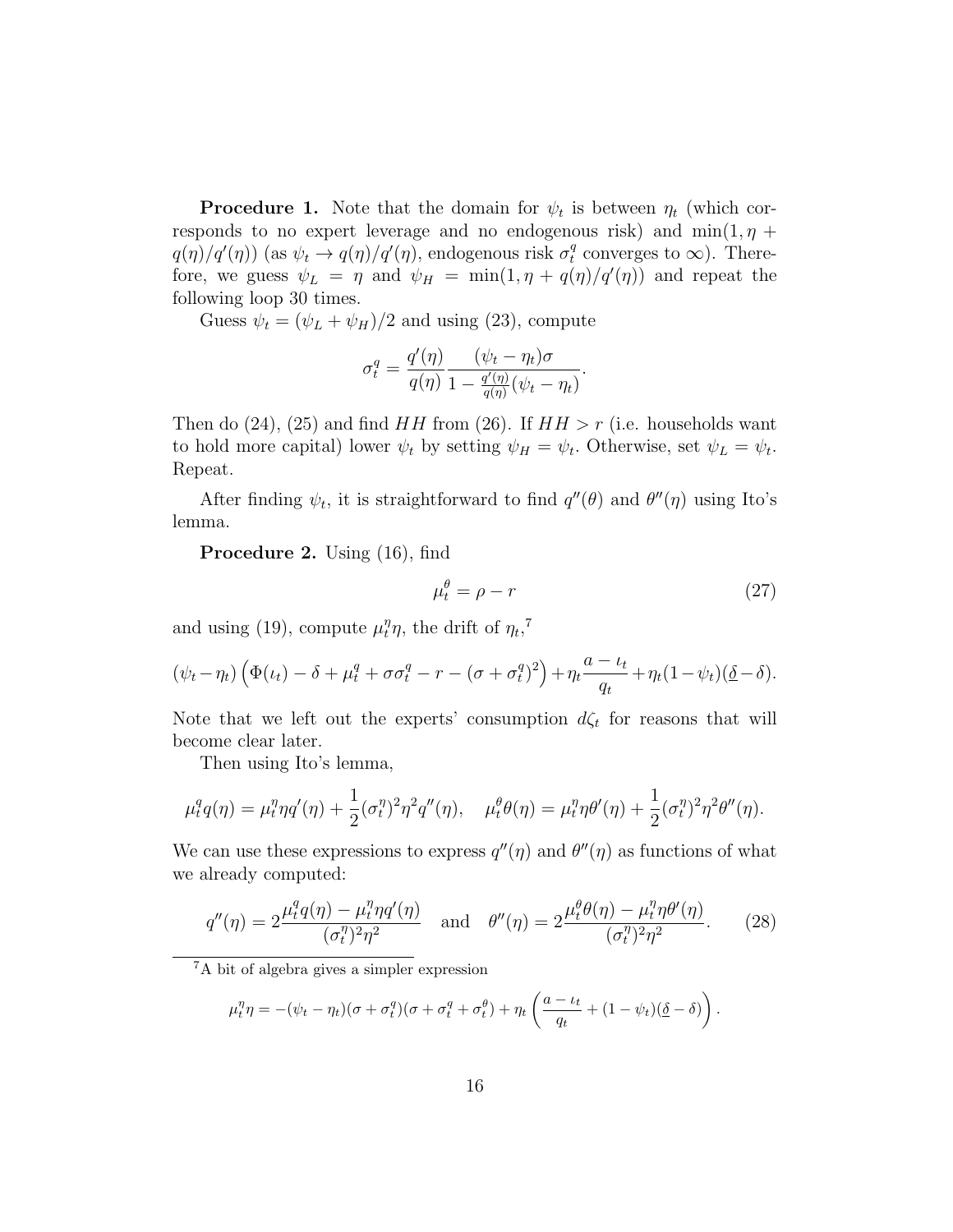To find  $q''(\eta)$ ,  $\theta''(\eta)$  as well as  $\psi(\eta)$  from  $\eta$ ,  $q(\eta)$ ,  $q'(\eta)$ ,  $\theta(\eta)$  and  $\theta'(\eta)$ , we perform procedures 1 and 2.

Matlab function fnct.m provided with these notes implements this.

Boundary Conditions. We have characterized an the equilibrium via a system of second-order differential equations for  $q(\eta)$  and  $\theta(\eta)$ . In order to solve them, we need appropriate boundary conditions. We discuss now what these theoretically are, and how to implement them numerically.

The equilibrium domain is given by an interval  $[0, \eta^*]$  over which  $\theta(\eta)$  is decreasing towards

$$
\theta(\eta^*)=1.
$$

That is, the experts' marginal utility of wealth increases towards  $\eta_t = 0$ , when other experts become constrained and profitable opportunities arise. Consequently, the price of capital  $q(\eta)$  increases from

$$
q(0) = \max_{\iota} \frac{\underline{a} - \iota}{r - \Phi(\iota) + \underline{\delta}}
$$

over the interval  $[0, \eta^*]$ . Since  $\theta(\eta) > 1$  for  $\eta < \eta^*$ , in equilibrium experts refrain from consumption until  $\eta_t$  reaches  $\eta^*$ .

In fact,  $\eta^*$  plays the role of a reflecting boundary, and consequently

$$
q'(\eta^*) = \theta'(\eta^*) = 1.
$$

We need a fifth boundary condition in order to solve the system of two second-order ODEs and also pin down  $\eta^*$ . That condition is

$$
\lim_{\eta \to 0} \theta(\eta) = \infty,\tag{29}
$$

i.e. there is a singularity of a particular kind at 0. We'll discuss next how to take care of it numerically.

Solving the system of ODE's numerically. We can use function fnct.m together with an ODE solver in Matlab, such as ode45, to solve the system of equations. We need to perform a search, since our boundary conditions are defined at two endpoints of  $[0, \eta^*]$ , and we also need to deal with a singularity at  $\eta = 0$ . The following algorithm performs an appropriate search and deals with the singularity issue, effectively, by solving the system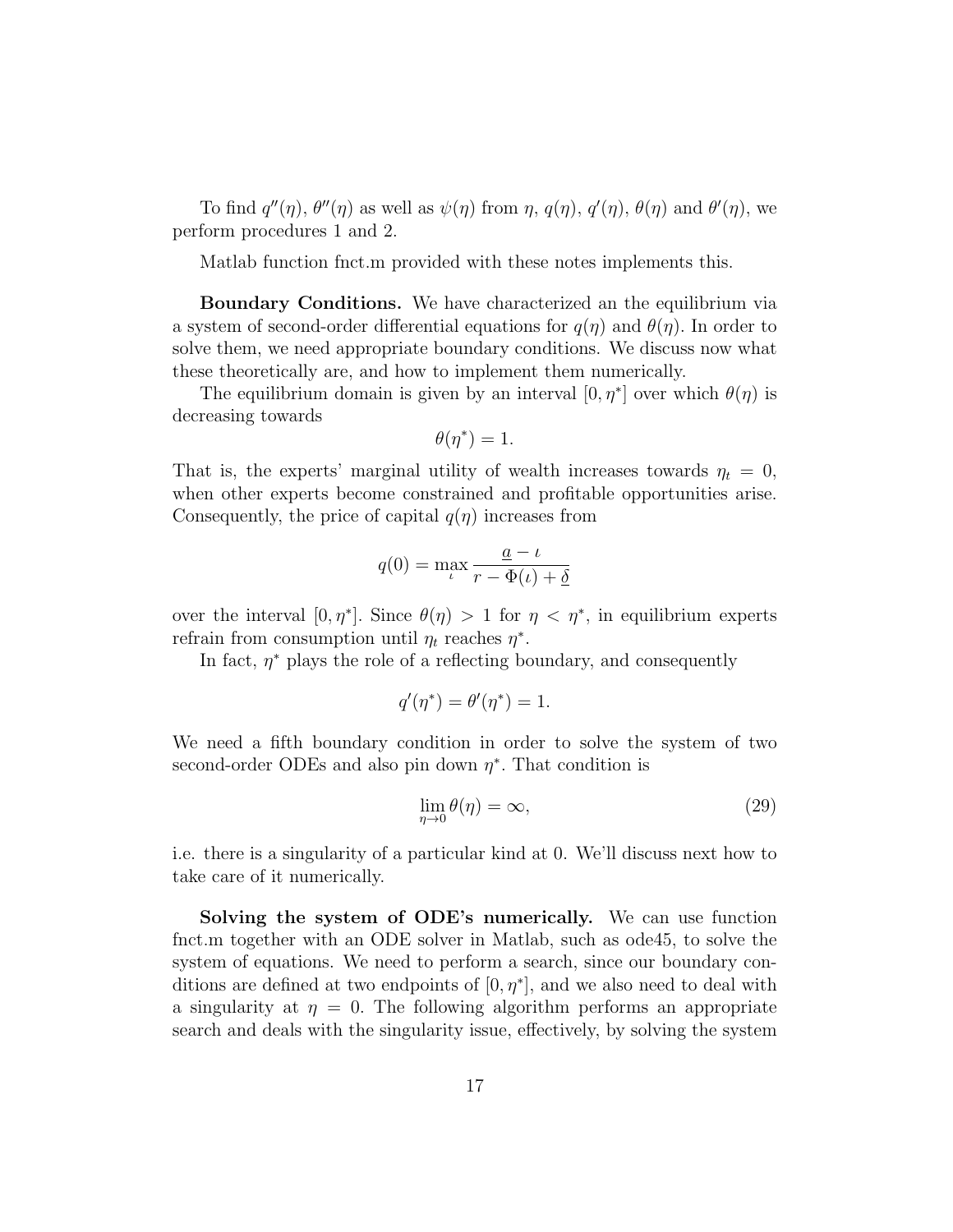of equations with the boundary condition  $\theta(0) = M$ , for a large constant M, instead of (29):

#### Algorithm. Set

$$
q(0) = \max_{\iota} \frac{a - \iota}{r - \Phi(\iota) + \underline{\delta}}, \quad \theta(0) = 1 \text{ and } \theta'(0) = -10^{10}.
$$

Perform the following procedure to find an appropriate boundary condition  $q'(0)$ . Set  $q_L = 0$  and  $q_H = 10^{15}$ . Repeat the following loop 50 times. Guess  $q'(0) = (q_L + q_H)/2$ . Use Matlab function ode45 to solve for  $q(\eta)$  and  $\theta(\eta)$ on the interval  $[0, ?)$  until one of the following events is triggered, either  $(1)$  $q(\eta)$  reaches the upper bound

$$
q_{\max} = \max_{\iota} \frac{a - \iota}{r - \Phi(\iota) + \delta},
$$

(2) the slope  $\theta'(\eta)$  reaches 0 or (3) the slope  $q'(\eta)$  reaches 0. If integration has terminated for reason (3), we need to increase the initial guess of  $q'(0)$ by setting  $q_L = q'(0)$ . Otherwise, we decrease the initial guess of  $q'(0)$ , by setting  $q_H = q'(0)$ .

At the end,  $\theta'(0)$  and  $q'(0)$  reach 0 at about the same point, which we denote by  $\eta^*$ . Divide the entire function  $\theta$  by  $\theta(\eta^*)$ .<sup>8</sup> Then plot the solutions.

Script solve equilibrium.m provided with these notes implements this algorithm, and uses event function evntfct.m to terminate integration. The solution is economically meaningful even with the boundary condition  $\theta(0)$  = M: it corresponds to an assumption that, in the event all experts are wiped out, any measure-zero set of experts that still has wealth left gets utility M per dollar of net worth.

Let me finish discussing the algorithm by providing remarks of practical matter.

**Remark 1.** The solution procedure works fine as long as  $\eta$ ,  $q(\eta)$ ,  $q'(\eta)$ ,  $\theta(\eta)$  and  $\theta'(\eta)$  belong to the relevant domain. If these values "wander" off too far from the true solution (e.g.  $q'(\eta)$  becomes negative or  $q(\eta)$  becomes too large), then computation is no longer meaningful. This can be manifested

<sup>&</sup>lt;sup>8</sup>We can do this because whenever functions  $\theta$  and q satisfy our system of equation, so do functions Θθ and q for any constant Θ. Because of that, also, it is immaterial what we set  $\theta(0)$  to.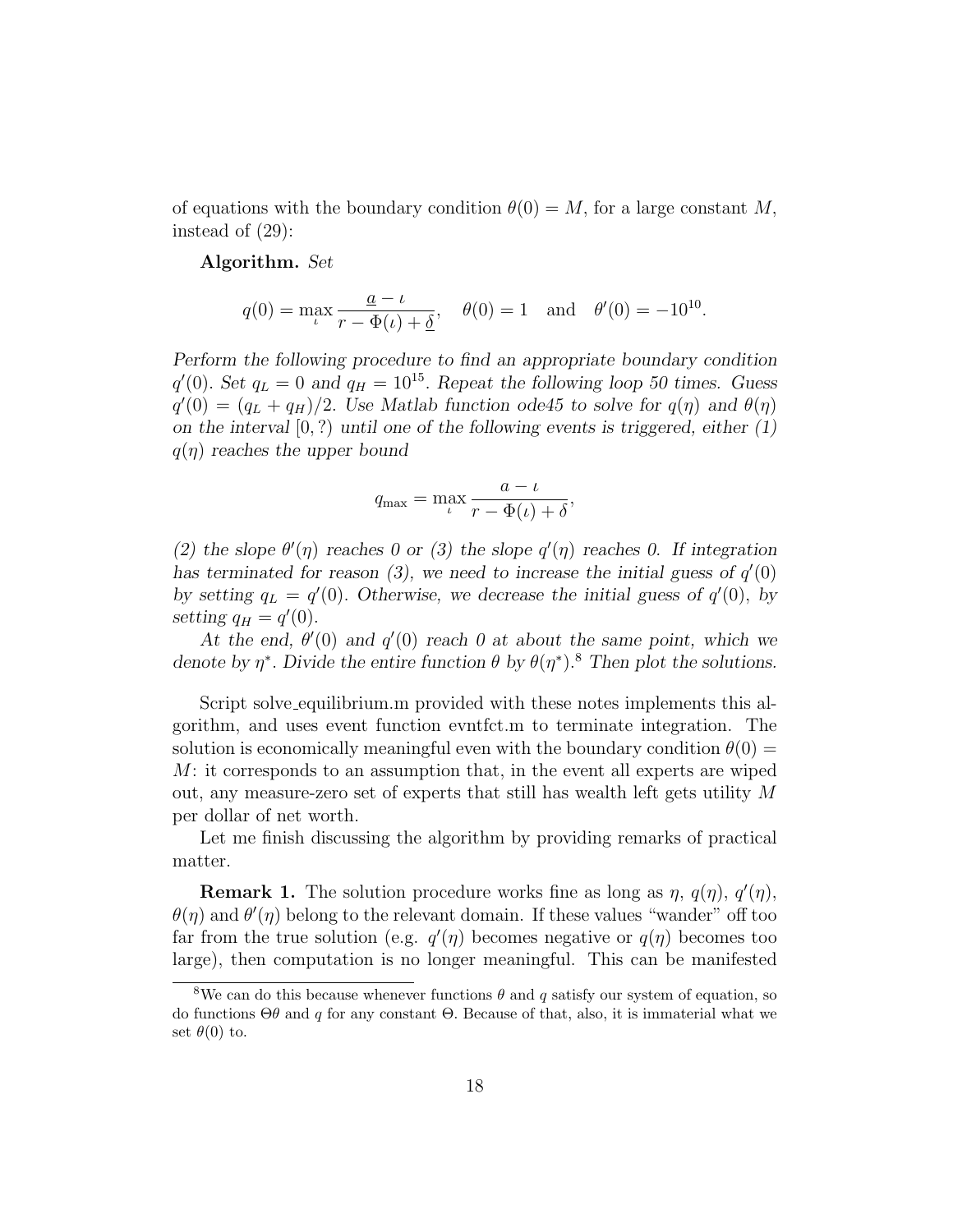through complex numbers, problems with integration tolerances, etc. One has to be sensitive towards this problem. Sometimes figuring out the right domain is a matter of trial and error.

**Remark 2.** Finding the derivatives of relevant functions, such as  $q''(\eta)$ and  $\theta''(\eta)$ , often involves solving nonlinear equations without good properties. In this model, this problem is not huge - it involves finding  $\psi_t$  that can be performed in multiple ways (e.g. through binary search). In general, however, one has to think about how to find the right solutions of these equations.

Properties of the Solution. Point  $\eta^*$  plays the role of the steady state of our system. The drift of  $\eta_t$  is positive everywhere on the interval  $[0, \eta^*)$ , because experts earn higher returns and refrain from consuming when  $\eta_t < \eta^*$ . Thus, the system is pushed towards  $\eta^*$  by the drift.

It turns out that the steady state is relatively stable, because volatility is low near  $\eta^*$ . To see this, recall that the amount of endogenous risk in asset prices, from (23), is given by

$$
\sigma_t^q = \frac{q'(\eta)}{q(\eta)} \frac{(\psi_t - \eta_t)\sigma}{1 - \frac{q'(\eta)}{q(\eta)}(\psi_t - \eta_t)}.
$$

From the boundary conditions,  $q'(\eta^*) = 0$ , so there is no endogenous risk near  $\eta^*$ .

However, below  $\eta^*$ , endogenous risk increases as  $q'(\eta)$  becomes larger. As prices react to shocks, fundamental risk becomes amplified. As we see from the expression for  $\sigma_t^q$  $t<sub>t</sub>$ , this amplification effect is nonlinear, since  $q'(\eta)$  enters not only the numerator, but also denominator. This happens due to the feedback effect: an initial shock causes  $\eta_t$  to drop, which leads to a drop in  $q_t$ , which hurts experts who are holding capital and leads to a further decrease in  $\eta_t$ , and so on.

Of course, far in the depressed region, the volatility of  $\eta_t$ ,  $\sigma_t^{\eta} \eta_t$ , becomes low again in this model. This leads to a bimodal stationary distribution of  $\eta_t$ in equilibrium. The stationary distribution is characterized by Kolmogorov forward equations. By characterizing asymptotic behavior of the system near  $\eta_t = 0$ , it is possible to prove analytically that stationary density converges to  $\infty$  as  $\eta_t \to 0$  (see Brunnermeier and Sannikov (2012)).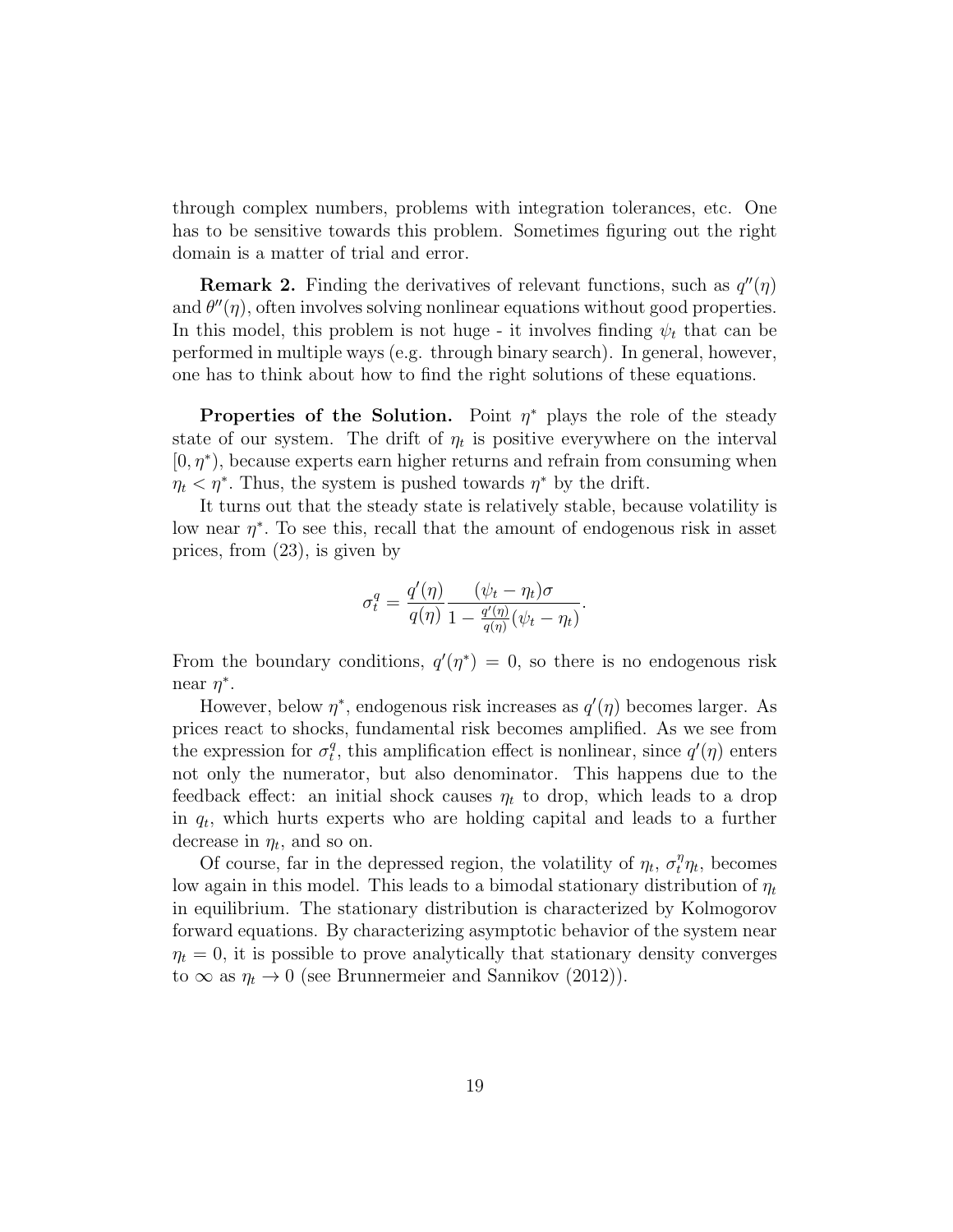

Figure 1: Equilibrium with  $\sigma = 25\%$  (black), 10% (blue) and 2.5% (red).

## Comparative Statics.

Volatility Paradox refers to the phenomenon that systemic risk can build up in quiet environments. We can illustrate this phenomenon through a comparative static on  $\sigma$ .

Figure 1 illustrates comparative static on  $\sigma$  for parameter values  $\rho = 6\%$ ,  $r = 5\%, a = 11\%, \underline{a} = 5\%, \delta = 3\%, \underline{\delta} = 5\%, \text{ and } \Phi(\iota) = \frac{1}{10}(\sqrt{1+20\iota}-1)^{9}$ 

The volatility paradox shows itself in a number of metrics. As exogenous risk declines,

- maximal endogenous risk  $\sigma_t^q$  may increase (as  $\sigma$  drops from 25% to 10%) in Figure 1)
- the volatility  $\sigma_t^{\eta}$  near  $\eta = 0$  rises (and this result can be proved analytically)

<sup>&</sup>lt;sup>9</sup>The investment technology in this example has quadratic adjustment costs: an investment of  $\Phi + 5\Phi^2$  generates new capital at rate  $\Phi$ .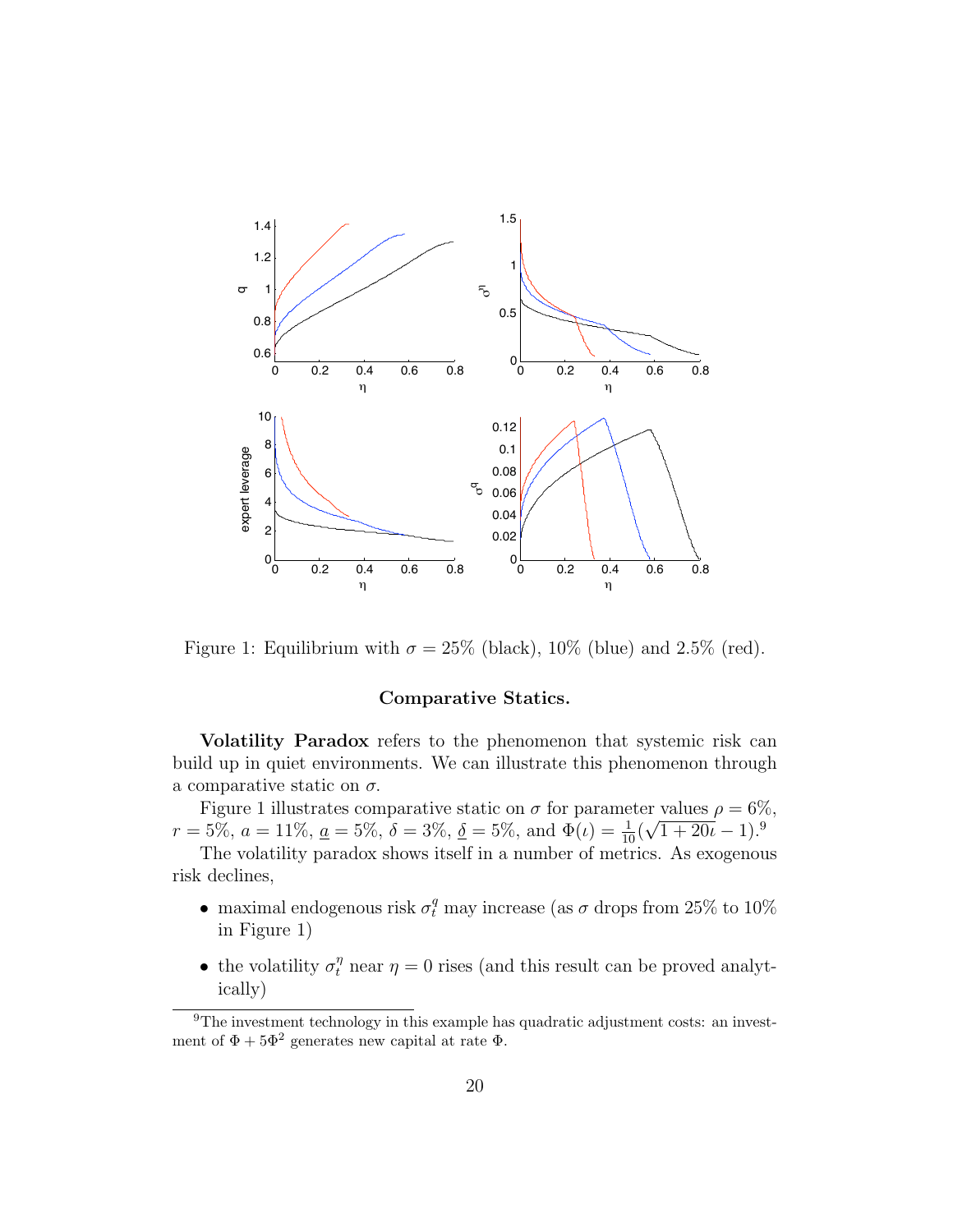

Figure 2: Market illiquidity:  $\underline{a} = 2\%$  (blue) 5% (red) and 11% (green).

- from the steady state  $\eta^*$ , it takes less time for volatility  $\sigma + \sigma_t^q$  $_t^q$  to double
- from the steady state, it may take less time to reach the peak of the crisis  $\eta^{\psi}$ , where experts start selling capital to households<sup>10</sup>

The reason for the volatility paradox is that payouts, i.e. the location of  $\eta^*$ , and leverage are endogenous.

Illiquidity. Brunnermeier, Eisenbach and Sannikov (2012) distinguish three types of illiquidity. First, technological illiquidity, which is captured in this model by the concavity of function Φ. Second, market illiquidity, which is captured by the differences  $a - \underline{a}$  and  $\delta - \underline{\delta}$ , which drive the difference

<sup>&</sup>lt;sup>10</sup>However, as  $\sigma$  decreases, the system spends less time in the depressed region, so some measures of stability improve.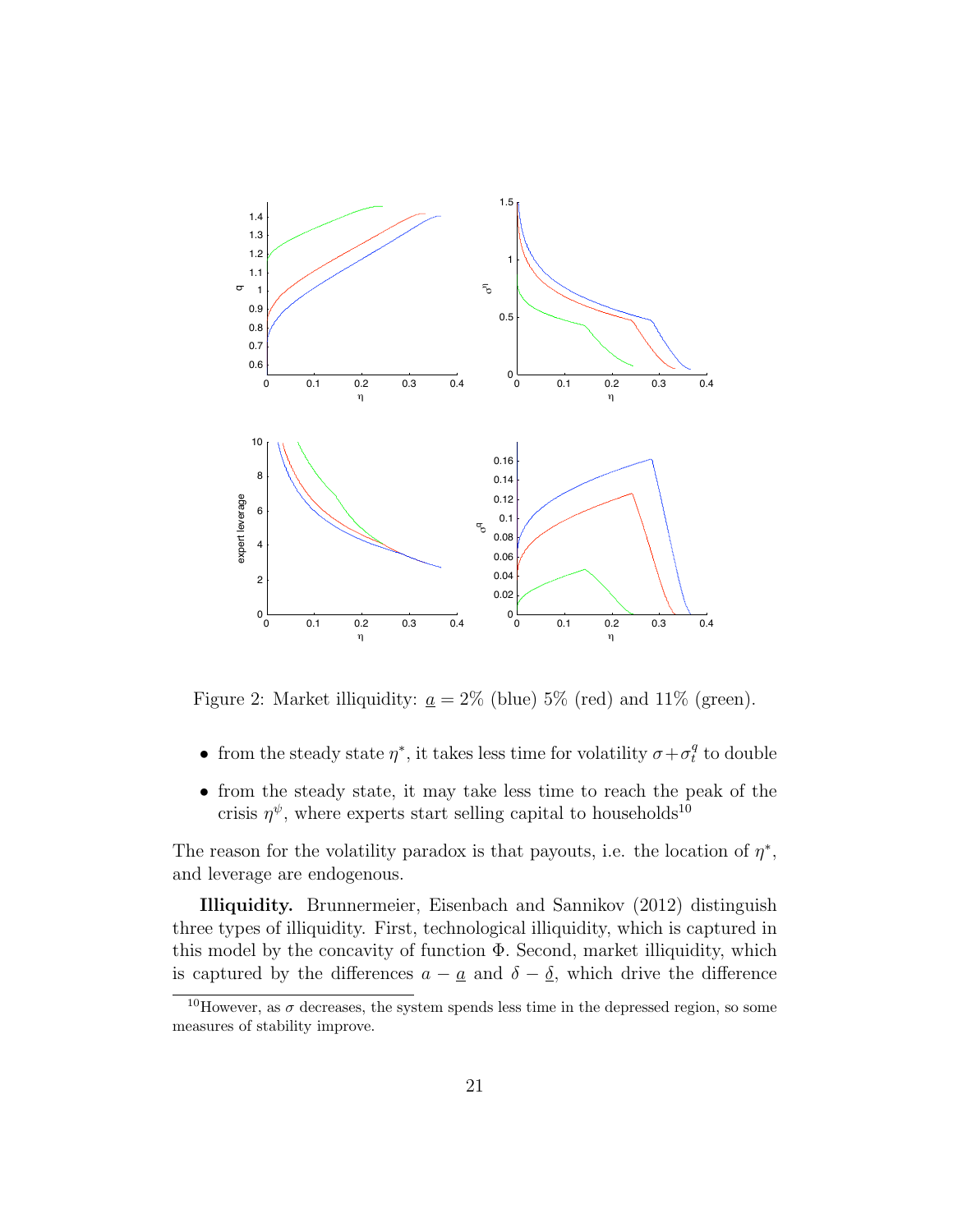

Figure 3: Technological illiquidity:  $\iota = \Phi + 5\Phi^2$  (red) and  $\Phi + 20\Phi^2$  (blue).

between the first-best (expert) and second-best valuations (household) of assets. There is also funding liquidity.

In this model, the main type of illiquidity that drives endogenous risk, and makes the system unstable, is the market illiquidity. Figure 2 presents a comparative static for our model for  $\sigma = 2.5\%$  and the same other parameters as before (except a).

The figure confirms our expectations: higher illiquidity results in higher endogenous risk, higher earnings retention and lower leverage. What is striking is the magnitude of effect: for the same level of exogenous risk of 2.5%, endogenous risk varies anywhere between 4% and 16% in this example.

In contrast, *technological* illiquidity matters a lot less. If we boost the adjustment cost parameter by a factor of 4, so that it takes investment of  $\Phi + 20\Phi^2$  to generate new capital at rate  $\Phi$ , the equilibrium changes much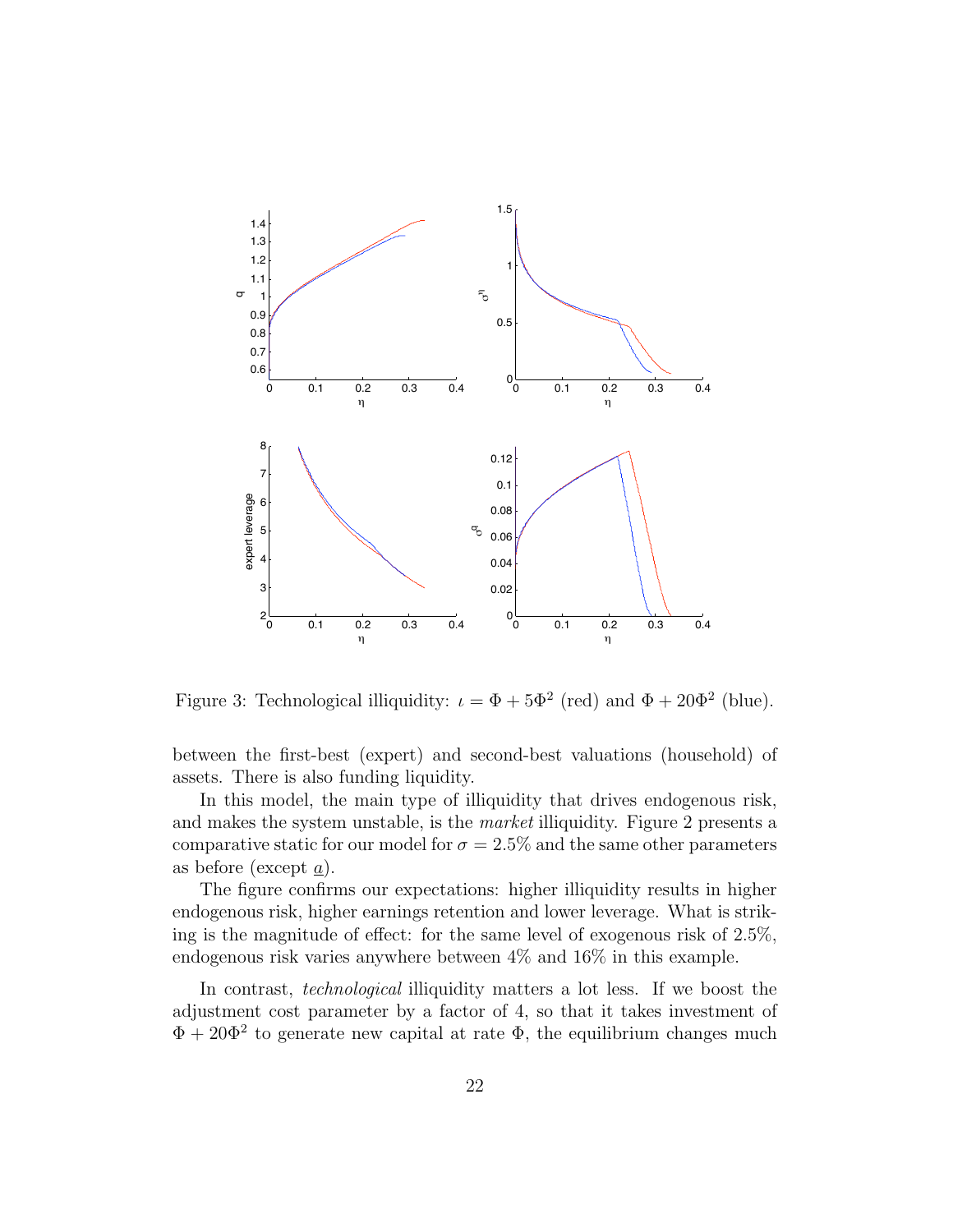

Figure 4: Experts' impatience:  $\rho = 5.2\%$  (blue), 6% (red) and 8% (green).

less. In fact, endogenous risk decreases with higher adjustment costs instead of increasing. The reason is that lower adjustment costs lead to higher investment and higher prices in booms. The more room there is for prices to fall, the greater the endogenous risk.

Experts' Impatience. We assume that experts are less patient than households, i.e.  $\rho > r$ . If  $\rho = r$ , then in the long run  $\eta_t$  would converge to 1.

We do not have a perfect economic interpretation of the parameter  $\rho$ , but nevertheless it is interesting to do comparative statics on  $\rho$ . One would think that as  $\rho$  decreases towards r, the crises become less volatile and less frequent as experts accumulate more wealth.

That is only partially true! Crises can definitely become more volatile as  $\rho$  gets closer to r. As Figure 4 illustrates, lower  $\rho$  may lead to higher prices in booms as experts accumulate more wealth. As prices have more room to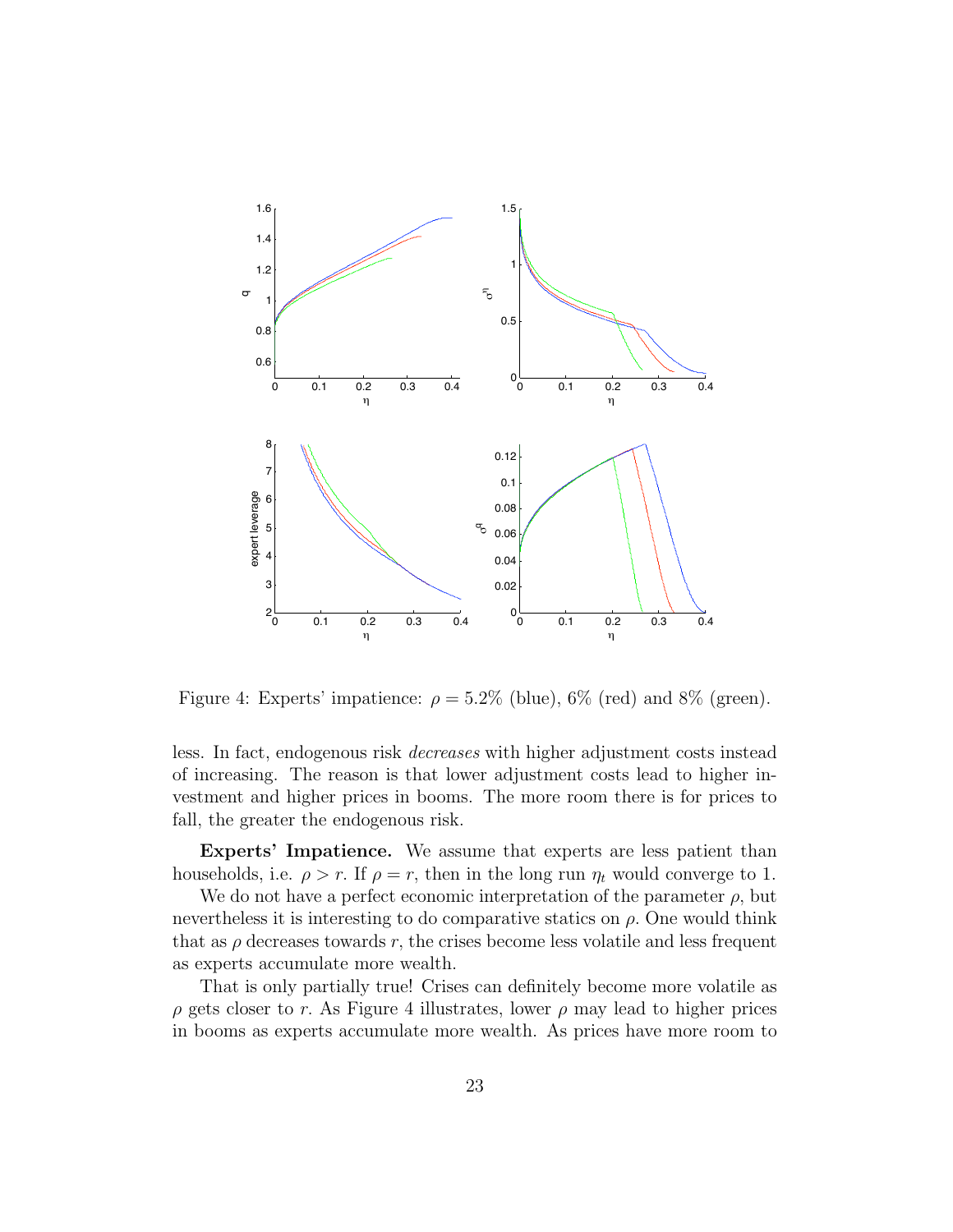

Figure 5: A constraint on payouts (black) vs. the baseline setting (blue).

fall, endogenous risk in crises rises. Financial frictions certainly get weaker as  $\rho$  gets closer to r, but that fuels asset price booms (or "bubbles").

## Policies.

When a policy is imposed, it affects some of the equilibrium equations, and thus equilibrium dynamics. To predict the effect of a policy, it is useful to ask the following questions. How does the policy affect the equilibrium payout rate and leverage? How does it affect asset allocation? How does it affect asset prices and endogenous risk?

While we can have good intuition about the effects of various policies, very often formal analysis reveals unintended consequences, which can be justified ex-post.

A Restriction on Payouts. Figure 5 shows what happens when experts are not allowed to consume wealth until  $\eta_t$  reaches the level of 0.45 (instead of  $\eta^* = 0.365$  in equilibrium).